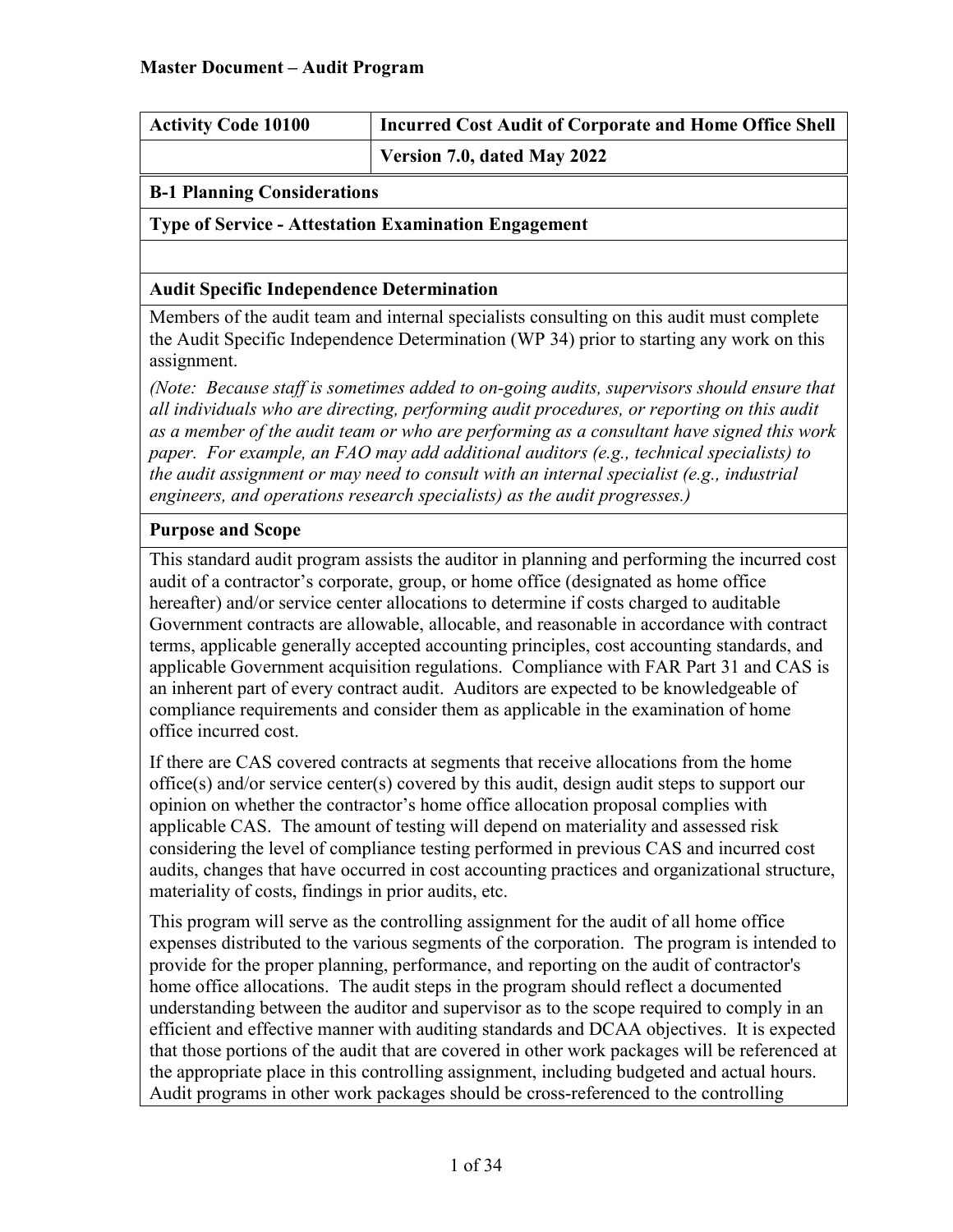## **B-1 Planning Considerations**

assignment and audit step. *The program steps are intended as general guidance and should be tailored (i.e., add/delete/modify) as determined by audit risk.*

#### **Planning Considerations**

Prior to commencing the audit, review Agency guidance that may impact the audit and adjust audit scope and procedures appropriately.

#### **References**

- FAR 42.7, and DFARS 242.7, Indirect Cost Rates
- FAR 31.2, and DFARS 231.2, Contract with Commercial Organization
- CAM 1-504, Access to Contractor Records
- CAM 3-2S1 Supplement-Contractor Securities and Exchange Commission Reports
- CAM 3-2S2 Supplement-Contractor Internal Revenue Service and State Taxes Reports
- CAM 3-3S1 Special Considerations in Audits of Selected Contract Types
- CAM 4-400, Audit Working Papers
- CAM Chapter 6, Incurred Costs Audit Procedures
- CAM Chapter 8 (8-403 and 8-418), Cost Accounting Standards
- CAM 10-200, Audit Reports Format and Contents General

### **Definitions:**

The term "*home office*" is defined in CAS 403.30(a)(2) as "an office responsible for directing or managing two or more, but not necessarily all, segments of an organization. It typically establishes policy for, and provides guidance to the segments in their operations. It usually performs management, supervisory, or administrative functions, and may also perform service functions in support of the operations of the various segments. An organization that has intermediate levels, such as groups, may have several home offices, which report to a common home office. An intermediate organization may be both a segment and a home office" (CAM 8-403). Since this audit program deals primarily with business units that allocate costs to other business units, audit of service centers is included. Service centers are departments or other functional units, which perform specific technical and/or administrative services for the benefit of other units. Their cost can be allocated partially to specific final cost objectives as direct costs and partially to other indirect cost pools, usually based on units of output (CAM 6-606.3(a)).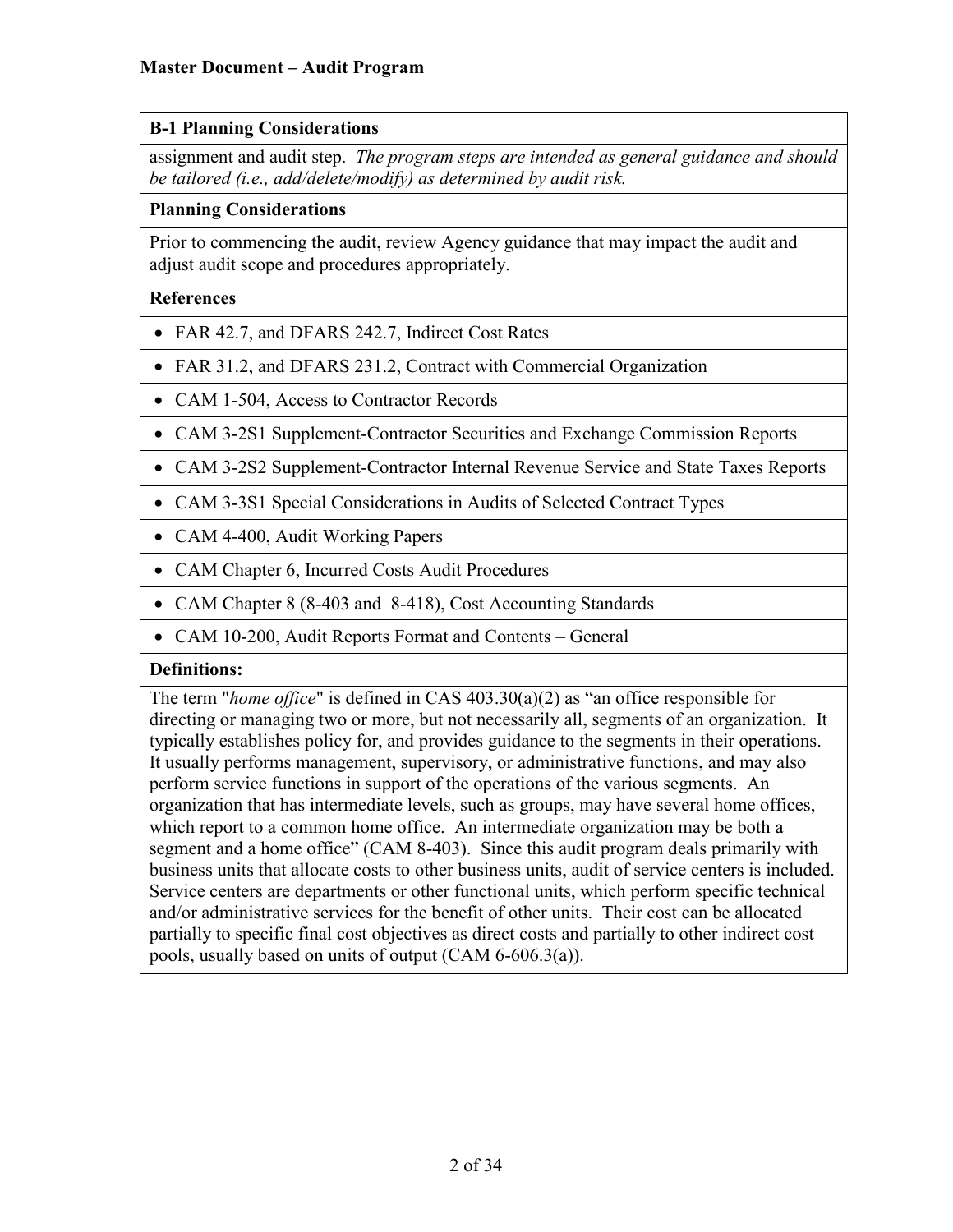## **B-1 Planning Considerations**

The term "*segment*" is defined in CAS 403.30(a)(4) as "one of two or more divisions, product departments, plants, or other subdivisions of an organization reporting directly to a home office, usually identified with responsibility for profit and/or producing a product or service. The term includes Government-owned contractor-operated (GOCO) facilities, and joint ventures and subsidiaries (domestic and foreign) in which the organization has a majority ownership. The term also includes those joint ventures and subsidiaries (domestic and foreign) in which the organization has less than a majority of ownership, but over which it exercises control."

The term "*operating revenue*" is defined in CAS 403.30(a)(3) as "amounts accrued or charged to customers, clients, and tenants, for the sale of products manufactured or purchased for resale, for services, and for rentals of property held primarily for leasing to others. It includes both reimbursable costs and fees under cost-type contracts and percentage-of-completion sales accruals except that it includes only the fee for management contracts under which the contractor acts essentially as an agent of the Government in the erection or operation of Government-owned facilities. It excludes incidental interest, dividends, royalty, and rental income, and proceeds from the sale of assets used in the business." In summary, operating revenue is used to describe amounts received or receivable from contracts entered into by a company in the normal course of business.

Three-Tier Allocation - CAS 403 distinguishes three broad types of home office expenses. The standard recognizes that some home office expenses incurred for specific segments can be assigned directly (Tier 1). Other expenses, not incurred for specific segments, have a clear relationship (i.e., measurable with reasonable objectivity) to two or more segments (Tier 2). Lastly, the standard recognizes a third type of home office expense (i.e., residual) which possesses no readily measurable relationship to segments (Tier 3). Consistent with this concept of home office expenses, the standard requires that expenses incurred for specific segments are to be allocated directly to those segments to the maximum extent practical (Tier 1). Those expenses not directly allocable, but possessing an objective measurable relationship to segments, should be grouped in logical and homogeneous expense pools and distributed on allocation bases reflecting the relationship of the expenses to the benefiting segments (Tier 2).

Residual Expense Allocation (Tier 3)

Residual expenses - those incurred for managing the organization as a whole - have no readily measurable relationship to segments. The allocation of these expenses will use one of the two methods:

- (1) an allocation by means of a base representative of the total activity of the segments, if the total residual expenses do not meet certain threshold requirements; or
- (2) an allocation by a three-factor formula if the residual expenses exceed a specified percentage of total company operating revenue (as defined in CAS  $403.40(c)(2)$ .

When a particular segment receives significantly more or less benefit from the residual expenses than would be reflected by the allocation (1) or (2) above, a special allocation can be used in conjunction with methods (1) and (2).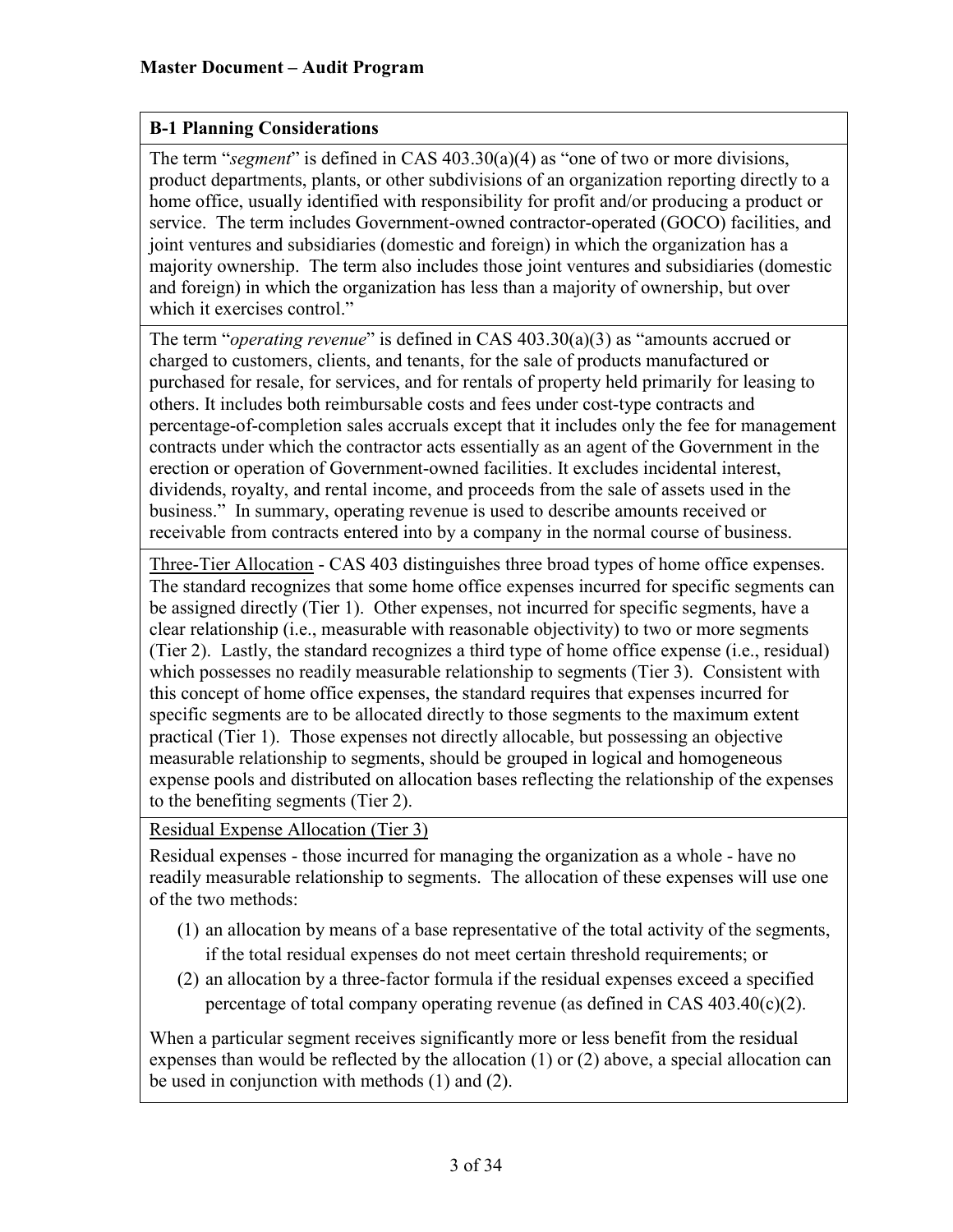| <b>B-1 Preliminary Steps</b>                                                                                                                                                                                                                                                                                                                                                                                                                                                                                                                                                                                             | <b>WP Reference</b> |
|--------------------------------------------------------------------------------------------------------------------------------------------------------------------------------------------------------------------------------------------------------------------------------------------------------------------------------------------------------------------------------------------------------------------------------------------------------------------------------------------------------------------------------------------------------------------------------------------------------------------------|---------------------|
| Version 7.0, dated May 2022                                                                                                                                                                                                                                                                                                                                                                                                                                                                                                                                                                                              |                     |
| <b>ADEQUACY</b>                                                                                                                                                                                                                                                                                                                                                                                                                                                                                                                                                                                                          |                     |
| Analysis of the Contractor's Home Office Allocations Proposal:<br>1.                                                                                                                                                                                                                                                                                                                                                                                                                                                                                                                                                     |                     |
| a. Review the results of the adequacy review of the home office<br>incurred cost proposal and note any audit leads requiring further<br>consideration. Document the impact on the audit.                                                                                                                                                                                                                                                                                                                                                                                                                                 |                     |
| b. Determine whether the certified home office incurred cost<br>proposal provides for the reconciliation by account (1) expenses<br>allocated directly to segments or final cost objectives, (2) indirect<br>expense pools and allocation bases and (3) residual expenses, to<br>the contractor's books and records (MAARs 2 and 14 (CAM 6-<br>610)). If the certified home office incurred cost proposal does not<br>include the contractor's reconciliations, discuss with the contractor<br>at the entrance conference and request the contractor provide the<br>reconciliation of expenses to its books and records. |                     |
| c. Determine which method(s) the home office incurred cost<br>proposal uses for allocating residual expenses to segments, as<br>defined in CAS $403.40(c)$ . Document the results and use the<br>appropriate audit steps in Section H-01.                                                                                                                                                                                                                                                                                                                                                                                |                     |
| d. MAAR 19: Verify and document the mathematical accuracy of<br>the contractor's computations including the calculation of the<br>three-factor formula (if applicable) (CAM 6-611.1a). Generally,<br>the validation of the segment information used in the formula<br>should be done via an assist audit with the cognizant auditor at the<br>segment level $(CAS 403.50(c)(1))$ .                                                                                                                                                                                                                                       |                     |
| <b>COMMUNICATION/COORDINATION WITH OTHERS</b>                                                                                                                                                                                                                                                                                                                                                                                                                                                                                                                                                                            |                     |
| 2. Contact the contracting officer to notify them of the commencement<br>of audit. Discuss any significant concerns or other information that<br>the contracting officer may have relevant to the audit (e.g.,<br>timeframes, significant prior findings, etc.) that will impact the audit<br>and adjust the audit scope and procedures accordingly.                                                                                                                                                                                                                                                                     |                     |
| Coordinate with the cognizant auditor(s) at all home office(s) and<br>3.<br>$segment(s)$ .                                                                                                                                                                                                                                                                                                                                                                                                                                                                                                                               |                     |
| Coordinate on the reconciliation of incurred cost proposals, assist<br>a.<br>audit request(s), timing of the audits, and expected completion<br>dates. Incorporate any agreed to dates into the milestone plan.                                                                                                                                                                                                                                                                                                                                                                                                          |                     |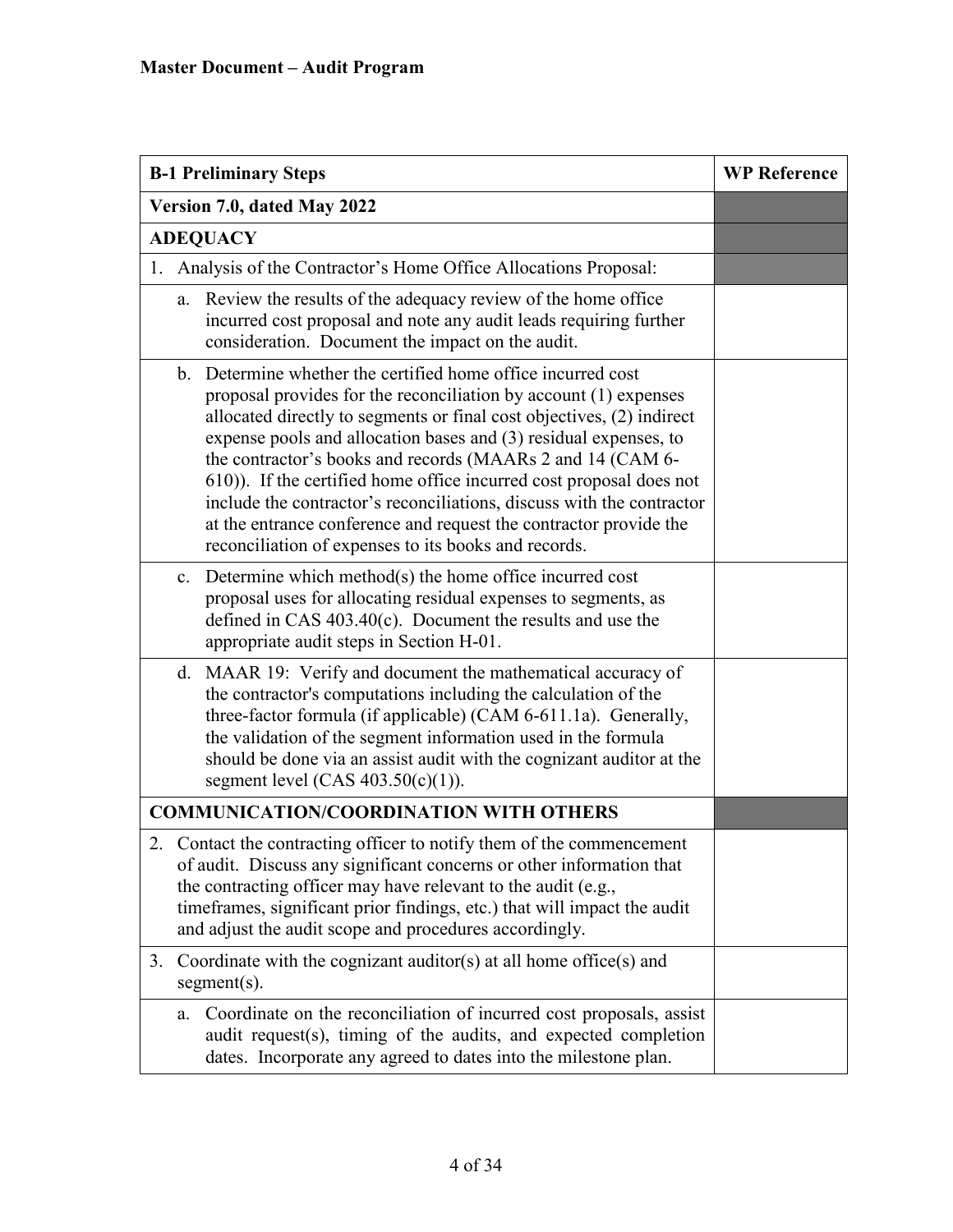| <b>B-1 Preliminary Steps</b>                                                                                                                                                                                                                                                                                                                                                                                                                                                                                                                                                                                                                                                                        | <b>WP Reference</b> |
|-----------------------------------------------------------------------------------------------------------------------------------------------------------------------------------------------------------------------------------------------------------------------------------------------------------------------------------------------------------------------------------------------------------------------------------------------------------------------------------------------------------------------------------------------------------------------------------------------------------------------------------------------------------------------------------------------------|---------------------|
| b. If indirect rates are settled at a segment with material dollars before<br>the corporate or intermediate home office audit is completed:                                                                                                                                                                                                                                                                                                                                                                                                                                                                                                                                                         |                     |
| $(1)$ elevate the situation to the regional/CAD office,                                                                                                                                                                                                                                                                                                                                                                                                                                                                                                                                                                                                                                             |                     |
| (2) notify the ACO that it should not negotiate any future final<br>rates on segments before the corporate or intermediate home<br>office audit is completed,                                                                                                                                                                                                                                                                                                                                                                                                                                                                                                                                       |                     |
| (3) reconsider the materiality and risk for the home office audit,<br>and                                                                                                                                                                                                                                                                                                                                                                                                                                                                                                                                                                                                                           |                     |
| (4) if it is determined to continue the home office audit, exclude<br>dollars related to the settled indirect rates from the dollars<br>examined calculation and from the total subject matter of audit<br>calculation.                                                                                                                                                                                                                                                                                                                                                                                                                                                                             |                     |
| Request each segment to confirm whether it has any special contract<br>c.<br>terms/conditions that would impact the allowability of the home<br>office costs.                                                                                                                                                                                                                                                                                                                                                                                                                                                                                                                                       |                     |
| In cases where contract terms at the segment are identified that<br>$\bullet$<br>impact the home office costs, review the contract terms and<br>determine the impact on proposed home office costs.                                                                                                                                                                                                                                                                                                                                                                                                                                                                                                 |                     |
| Design audit steps to address risks related to segment contract<br>$\bullet$<br>terms impacting the home office costs.                                                                                                                                                                                                                                                                                                                                                                                                                                                                                                                                                                              |                     |
| 4. Assess the need for any assist audits. Depending on materiality and<br>risk, assist audit requests can range from full scope audits to<br>procedures using the one audit approach (e.g., verification of<br>segments information used in the three-factor formula and<br>reconciliation of home office allocations and/or billings).                                                                                                                                                                                                                                                                                                                                                             |                     |
| a. If the components of allocation bases are not under the cognizance<br>of the FAO, request the applicable assistance to verify the main<br>component of the allocation bases.                                                                                                                                                                                                                                                                                                                                                                                                                                                                                                                     |                     |
| b. Determine if the contractor's proposal identifies significant<br>allocations from segments, other home offices, or service centers<br>and explains how the costs coming in from other segments can be<br>identified in the accounting records. If incoming costs are not<br>clearly identified in the proposal and/or accounting records,<br>request the contractor to explain its processes for receiving,<br>charging, and recording these costs as directly allocated, in logical<br>and homogeneous pools, or as residual expenses. Based on the<br>understanding of the processes, tailor the appropriate assist audit<br>requests and detailed steps to ensure appropriate audit coverage. |                     |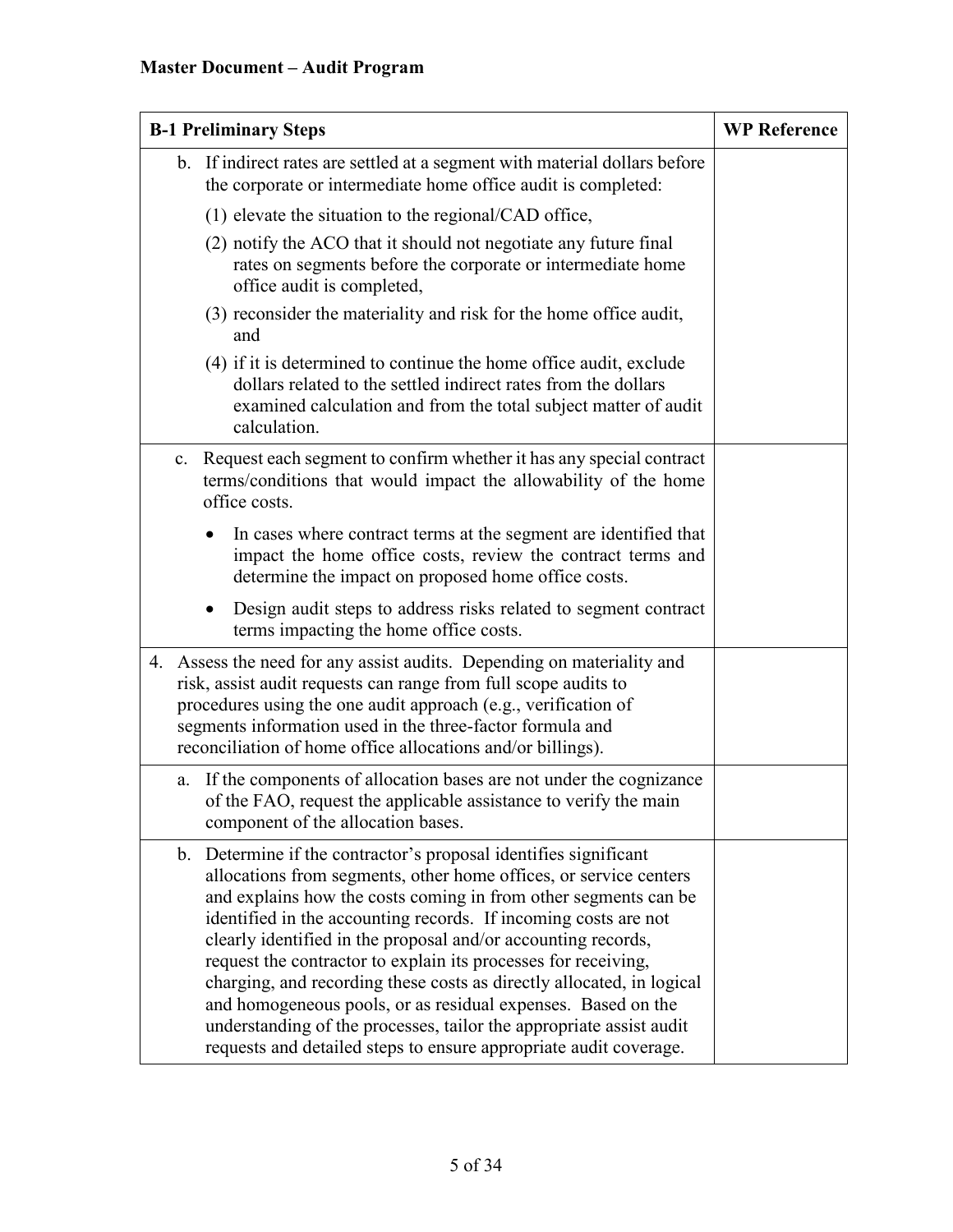| <b>B-1 Preliminary Steps</b>                                                                                                                                                                                                                                                                                                                                                                                                                                                                                                                                                                                                                                                                                      | <b>WP Reference</b> |
|-------------------------------------------------------------------------------------------------------------------------------------------------------------------------------------------------------------------------------------------------------------------------------------------------------------------------------------------------------------------------------------------------------------------------------------------------------------------------------------------------------------------------------------------------------------------------------------------------------------------------------------------------------------------------------------------------------------------|---------------------|
| c. Document the contractor's process for identifying and excluding<br>unallowable costs and directly associated unallowable costs for<br>lobbying and political activates. Based on the understanding and<br>the significance of costs include steps in the fieldwork to ensure<br>appropriate coverage. If it is determined that interviews of the<br>employees in the Washington area is necessary, using the One<br>Audit Approach, contact the field audit offices that have<br>cognizance of the location (i.e., zip code) in which the contractor's<br>employees are located. It is important that the prime auditor<br>informs the offsite auditor of all existing risk factors related to<br>these costs. |                     |
| d. Draft assist audit requests and/or submit an audit approach plan to the<br>supervisory auditor for approval (if applicable).                                                                                                                                                                                                                                                                                                                                                                                                                                                                                                                                                                                   |                     |
| Document all assist audit requests on WP B-03.<br>e.                                                                                                                                                                                                                                                                                                                                                                                                                                                                                                                                                                                                                                                              |                     |
| <b>DOLLARS EXAMINED &amp; TOTAL SUBJECT MATTER OF AUDIT</b>                                                                                                                                                                                                                                                                                                                                                                                                                                                                                                                                                                                                                                                       |                     |
| 5. Calculate the dollars examined in the home office allocation(s). The<br>estimates should be reasonable approximations of the impact on<br>flexibly priced Government contracts at the segments that receive an<br>allocation from the home office. (Note: The guidance for computing<br>dollars examined is available in the DMIS User Guide or<br>Computation of Dollars Audited Cost Savings WP 02.)                                                                                                                                                                                                                                                                                                         |                     |
| 6. Calculate the total subject matter of audit, which generally equals<br>auditable dollar value for home office incurred cost audits. The<br>primary difference is the total subject matter of audit is not reduced<br>for assist audits, if applicable.                                                                                                                                                                                                                                                                                                                                                                                                                                                         |                     |
| Based on the total subject matter of audit, estimate participation<br>7.<br>percentages for corporate / home office allocations (Tier 1, 2, & 3) in<br>total, for all tiers, and by individual expense pools within those tiers.<br>This estimate represents the amount of corporate/home office costs<br>allocated to the segment(s) and flexibly priced government contracts.                                                                                                                                                                                                                                                                                                                                   |                     |
| The participation percentages are an estimate based on<br>a.<br>information known at the time and usually require communication<br>with the auditors at the segment(s).                                                                                                                                                                                                                                                                                                                                                                                                                                                                                                                                           |                     |
| The objective is to align the home office costs (Tier 1, 2 $\&$ 3) with<br>b.<br>the associated percentage of those costs allocated to Government<br>contracts at the segments, which allows for adjustments to<br>materiality for these percentages.                                                                                                                                                                                                                                                                                                                                                                                                                                                             |                     |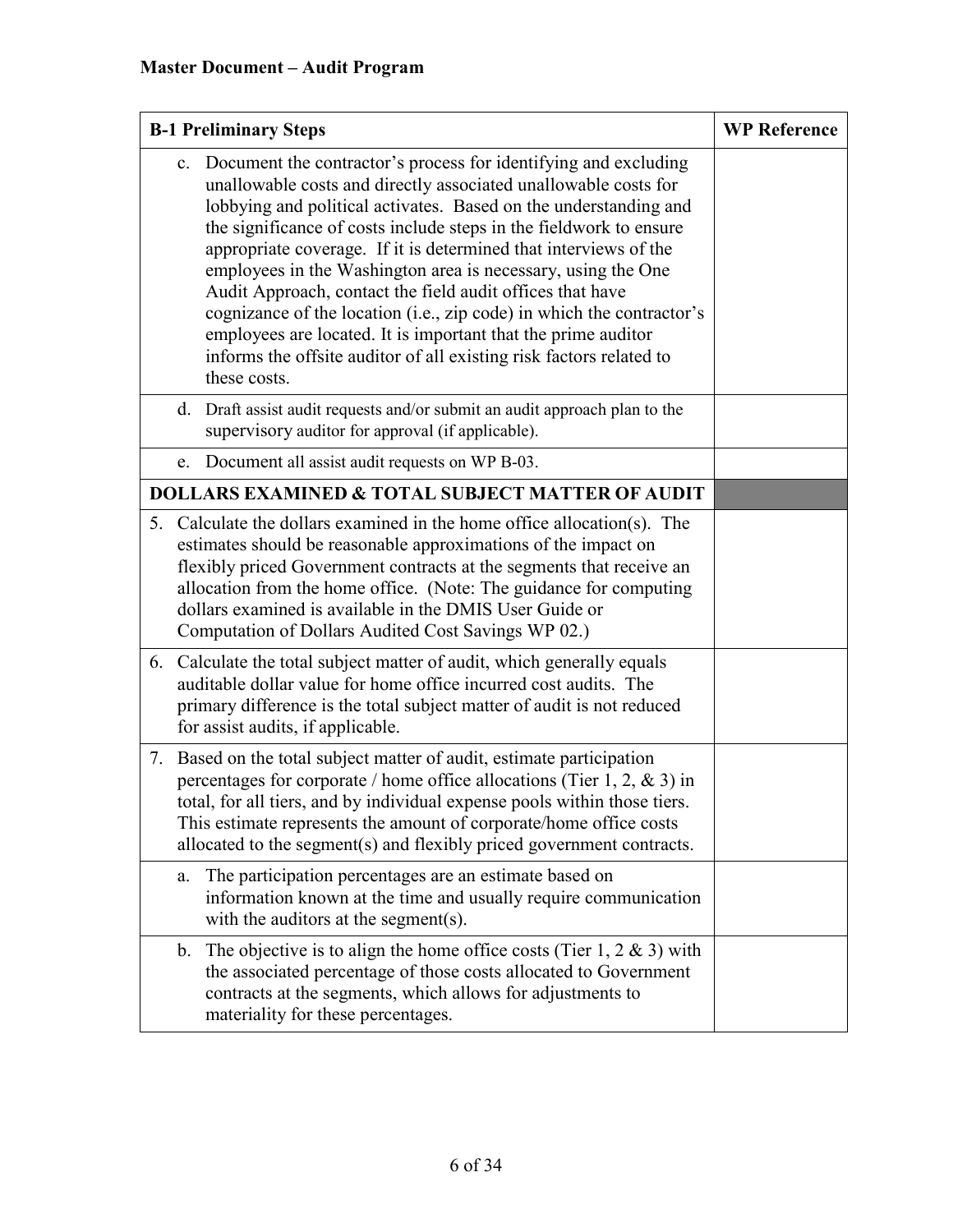| <b>B-1 Preliminary Steps</b> |                                                                                                                                                                                                                                                                                                                                                                                                                                                             | <b>WP Reference</b> |
|------------------------------|-------------------------------------------------------------------------------------------------------------------------------------------------------------------------------------------------------------------------------------------------------------------------------------------------------------------------------------------------------------------------------------------------------------------------------------------------------------|---------------------|
|                              | <b>MATERIALITY</b>                                                                                                                                                                                                                                                                                                                                                                                                                                          |                     |
| 8.                           | Calculate quantified materiality using the materiality formula (CAM<br>6-107.2.a) and the total subject matter of audit.                                                                                                                                                                                                                                                                                                                                    |                     |
| 9.                           | Determine which corporate expense pools allocate significant costs to<br>the segments' flexibly priced contracts. For those corporate pools,<br>calculate revised quantified materiality in Step 10 below.                                                                                                                                                                                                                                                  |                     |
|                              | Note: The auditor should not use quantified materiality to determine if<br>the expense pool, in of itself, is significant and requires further testing<br>because the need to test the expense pool is based on materiality of the<br>allocated costs at the segment. Quantified materiality will be used to<br>determine what amounts in the pool to test rather than whether to test<br>a particular pool.                                                |                     |
|                              | 10. Revised Quantified Materiality. For each expense pool that is<br>allocated to flexibly priced Government contracts (i.e. at the<br>segments) adjust the quantified materiality by the expense pool's<br>applicable participation percentage in order to calculate revised<br>quantified materiality (quantified materiality divided by participation<br>percentage).                                                                                    |                     |
|                              | Revised quantified materiality is calculated separately for each<br>a.<br>expense pool, as the participation rates are generally different<br>between the expense pools.                                                                                                                                                                                                                                                                                    |                     |
|                              | The contractor's accounting structure and methodology for<br>$\mathbf b$ .<br>allocating home office costs may be complex. Regardless, the<br>auditor should determine the participation percentage, and<br>calculate <i>revised</i> quantified materiality on those expense pools<br>where the costs are initially grouped (initial expense pools) and<br>that are comprised of the accounts and cost elements that reconcile<br>to the books and records. |                     |
|                              | 11. Adjusted Materiality. For each expense pool that is allocated to<br>flexibly priced government contracts (i.e. segments) calculate adjusted<br>materiality based on the revised quantified materiality (CAM 6-<br>$107.1.c$ ).                                                                                                                                                                                                                          |                     |
|                              | Note: The contractor's accounting structure and method of reporting<br>costs should not limit the use of materiality but it may require<br>additional analysis (e.g., data analytics) to properly summarize the<br>cost information prior to the application of adjusted materiality and<br>designing sufficient audit procedures.                                                                                                                          |                     |
|                              | Reduce the revised quantified materiality at least 20 percent based<br>a.<br>on auditor judgment. This is the adjusted materiality amount.                                                                                                                                                                                                                                                                                                                  |                     |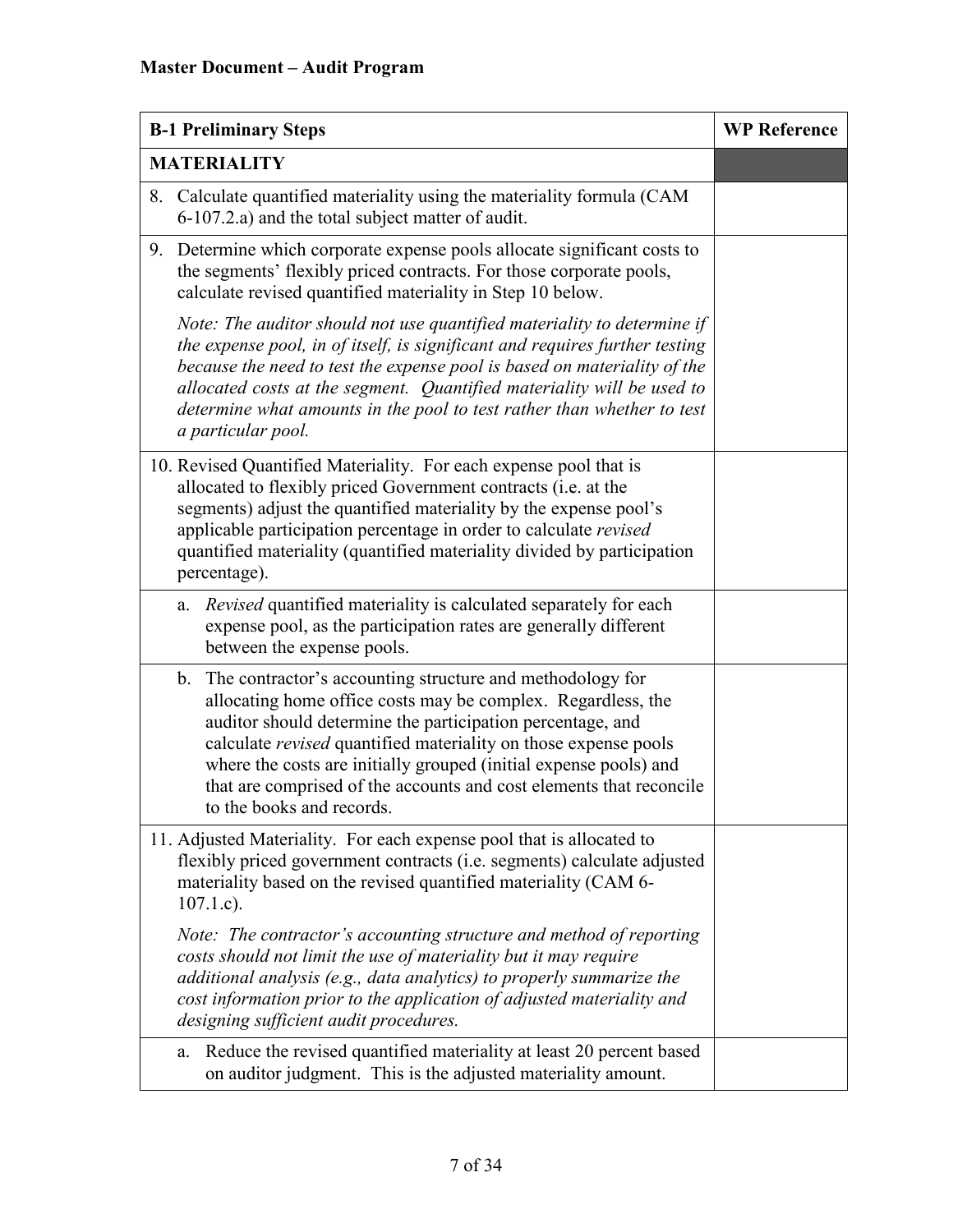| <b>B-1 Preliminary Steps</b>                                                                                                                                                                                                                                                                                                                                                                                                                                                                                                                                                                                                                          | <b>WP Reference</b> |
|-------------------------------------------------------------------------------------------------------------------------------------------------------------------------------------------------------------------------------------------------------------------------------------------------------------------------------------------------------------------------------------------------------------------------------------------------------------------------------------------------------------------------------------------------------------------------------------------------------------------------------------------------------|---------------------|
| b. Identify significant accounts and cost elements grouped in the expense<br>pool exceeding the adjusted materiality amount.                                                                                                                                                                                                                                                                                                                                                                                                                                                                                                                          |                     |
| c. Identify significant accounts and cost elements grouped in the expense<br>pool based on risk factors, qualitative characteristics, variability, and/or<br>stated concerns of the contracting officer.                                                                                                                                                                                                                                                                                                                                                                                                                                              |                     |
| 12. If the contractor charges the same cost across multiple expense pools<br>(e.g. labor cost, pension cost, etc.), the auditor can combine these<br>costs for testing purposes. The costs must be homogenous and the<br>reasons for separating the cost between expense pools should be<br>verified and tested.                                                                                                                                                                                                                                                                                                                                      |                     |
| <b>COMMUNICATING THE ENGAGEMENT</b>                                                                                                                                                                                                                                                                                                                                                                                                                                                                                                                                                                                                                   |                     |
| 13. Hold an initial planning meeting with your supervisor (or if<br>appropriate, the audit team) to discuss the materiality of the audit<br>based on results of determination of total subject matter of audit and<br>dollars examined. Discuss the audit scope required to meet auditing<br>standards taking into consideration materiality of the audit<br>assignment. Also, include discussion of the milestone plan.                                                                                                                                                                                                                              |                     |
| <b>PERMANENT FILES</b>                                                                                                                                                                                                                                                                                                                                                                                                                                                                                                                                                                                                                                |                     |
| 14. Review permanent files (MAAR 3) and readily available information<br>for indicators of risk that may impact the scope of audit. For each of<br>the steps below, document the impact on audit objectives and modify<br>fieldwork audit procedures, accordingly.                                                                                                                                                                                                                                                                                                                                                                                    |                     |
| Review audit leads (e.g., voluntary disclosures and Form 1s), the<br>a.<br>CAS disclosure statement for the year under audit, multi-segment<br>contractor responsibility matrix (if applicable), and prior related<br>audits (e.g., CAS audits, and business system) to determine what<br>audit steps were performed and the results of audits to identify key<br>areas to be considered in establishing the audit scope.                                                                                                                                                                                                                             |                     |
| b. Determine if the contractor's accounting practices have changed<br>(48 CFR 9903.302-2 and FAR 52.230-6) since the last applicable<br>CAS compliance audits. Evaluate changes in procedures and<br>practices, contractor structure, materiality, etc. for charging costs<br>as directly allocated, via special allocation, or as residual for<br>consistency with generally accepted accounting principles<br>(GAAP), applicable cost principles, CAS, and disclosed practices<br>(similar to MAAR 7). Be alert for undisclosed changes during the<br>audit. If changes have occurred, document the file and adjust the<br>audit scope accordingly. |                     |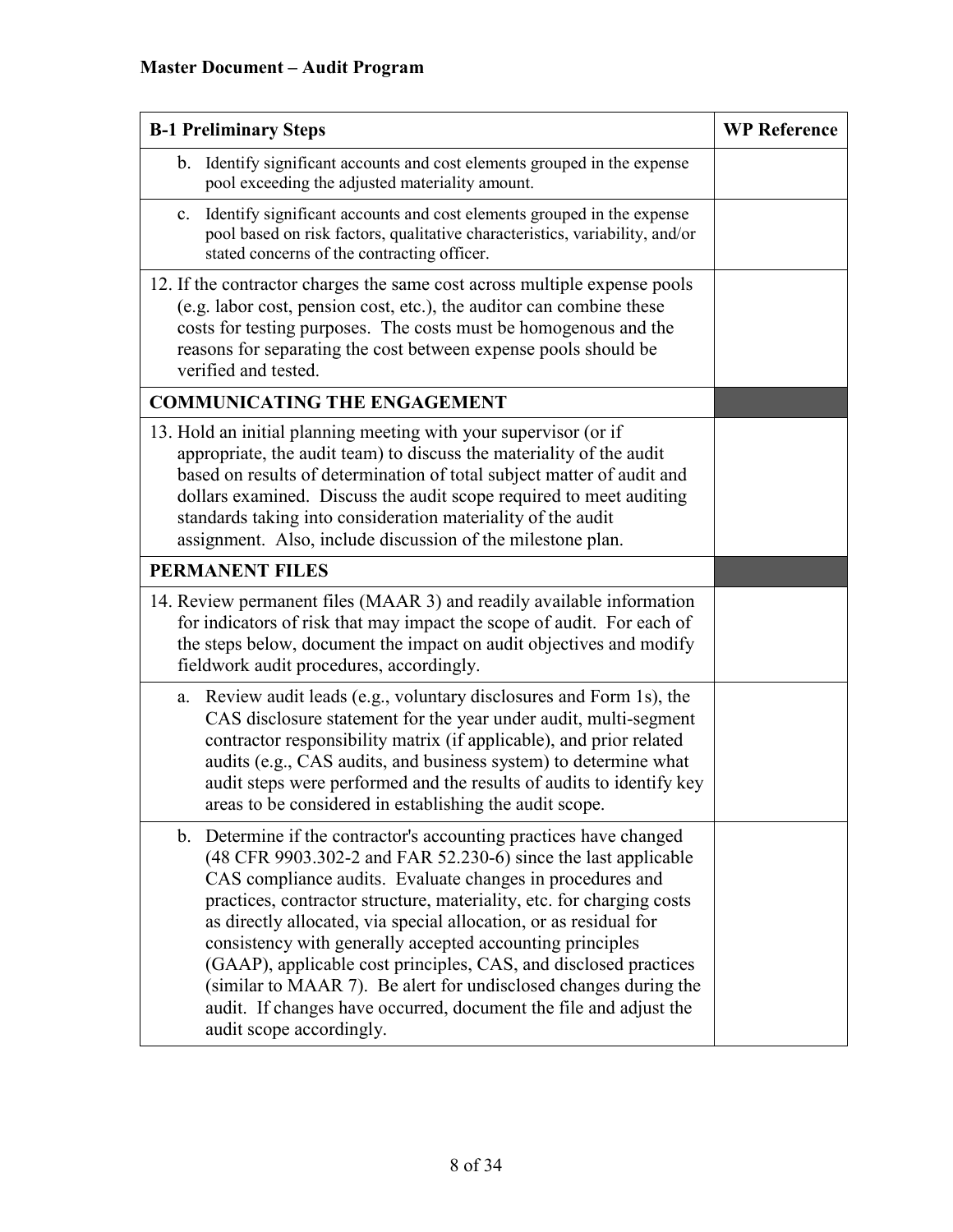| <b>B-1 Preliminary Steps</b> |                                                                                                                                                                                                                                                                                                                                                                                                                                                                                            | <b>WP Reference</b> |
|------------------------------|--------------------------------------------------------------------------------------------------------------------------------------------------------------------------------------------------------------------------------------------------------------------------------------------------------------------------------------------------------------------------------------------------------------------------------------------------------------------------------------------|---------------------|
|                              | c. Determine whether the contractor used its fiscal year as its cost<br>accounting period. Review the prior year incurred cost<br>submission to determine whether the contractor changed its fiscal<br>year (CAS 406).                                                                                                                                                                                                                                                                     |                     |
|                              | d. Obtain current organization charts and compare to the<br>organization charts contained in the permanent file to identify any<br>changes in organizational structure requiring follow-up and<br>consideration in audit scope.                                                                                                                                                                                                                                                            |                     |
|                              | e. Review any Advance Agreements affecting costs in the fiscal year<br>(FY) being reviewed.                                                                                                                                                                                                                                                                                                                                                                                                |                     |
| f.                           | Review permanent file to determine if previous audits included<br>findings and recommendations that impact the subject matter<br>under audit. If there were findings, auditors should document this<br>information in the risk assessment and perform the following<br>procedures:                                                                                                                                                                                                         |                     |
|                              | 1) During the entrance conference, ask contractor management if<br>corrective actions were taken to address findings and<br>recommendations reported in previous DCAA audits (e.g.,<br>questioned costs, business system deficiencies, CAS audits)<br>that are relevant to the subject matter of audit. If yes, have<br>contractor explain corrective actions taken and determine if<br>additional audit procedures should be included in the<br>fieldwork to test the corrective actions. |                     |
|                              | 2) Document the results of the inquiry and the impact of the<br>corrective actions to the subject matter under audit. (Note:<br>The purpose of this question is to follow up with contractor on<br>relevant prior DCAA audit findings that could have a material<br>effect on the subject matter of audit.)                                                                                                                                                                                |                     |
| g.                           | Review permanent file to determine if the contractor has<br>previously provided other studies or audits (e.g., summary listing<br>of internal audits or external audit reports) that directly relate to<br>the subject matter under audit. If there are no other studies or<br>audits, document that information in the work papers and perform<br>the procedures below.                                                                                                                   |                     |
|                              | (1) During the entrance conference or another appropriate<br>meeting, ask contractor management if internal audits were<br>performed. If yes, request contractor provide a summary<br>listing of the internal audits that would assist us in<br>understanding and evaluating the efficacy of the internal<br>controls relevant to the subject matter of the audit:                                                                                                                         |                     |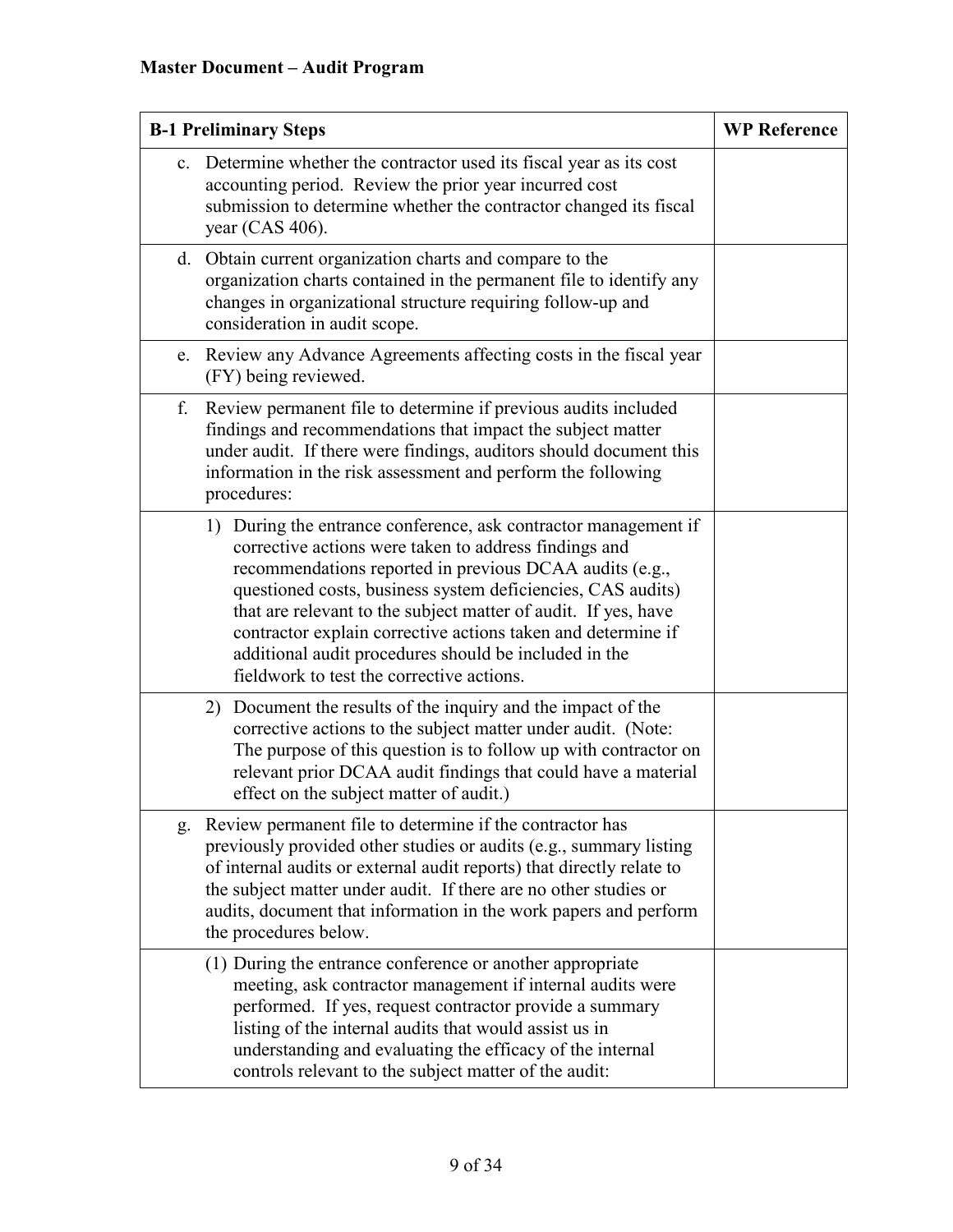| <b>B-1 Preliminary Steps</b>                                                                                                                                                                                                                                                                                                     | <b>WP Reference</b> |
|----------------------------------------------------------------------------------------------------------------------------------------------------------------------------------------------------------------------------------------------------------------------------------------------------------------------------------|---------------------|
| (2) If the review of the perm file or the contractor identifies<br>relevant internal audits:                                                                                                                                                                                                                                     |                     |
| Determine if access to these reports is necessary to<br>complete the evaluation of the relevant internal controls to<br>support the risk assessment or audit procedures related to<br>the subject matter of the audit. There must be a nexus<br>between the internal audit reports and the scope of this<br>specific assignment. |                     |
| Document the results of the determination in writing.                                                                                                                                                                                                                                                                            |                     |
| If assignment is at a major contractor location, coordinate<br>with the CAC or FAO point of contact (POC) for internal<br>audit reports to request the contractor provide access to the<br>reports.                                                                                                                              |                     |
| If assignment is at a non-major contractor and the FAO<br>$\bullet$<br>does not have a designated POC, the auditor should<br>request the contractor provide access to the internal audit<br>reports.                                                                                                                             |                     |
| The request, issued by the CAC, FAO POC or auditor,<br>should include information on how the internal audit report<br>is relevant to the DCAA audit. Place a copy of the request<br>in the assignment administrative work papers.                                                                                                |                     |
| (3) If the review of the perm file or the contractor identifies<br>relevant other audits or studies:                                                                                                                                                                                                                             |                     |
| Obtain publicly available information for the relevant other<br>$\bullet$<br>Government agency audits (e.g., websites for DoD IG or<br>other IGs, service audit agencies, etc.).                                                                                                                                                 |                     |
| Make appropriate adjustments to your risk assessment and<br>planned procedures based on reported findings.                                                                                                                                                                                                                       |                     |
| (4) Document the results of the inquiries including the response<br>received from contractor's for any request for access to<br>internal audit reports. (If access was not granted this should<br>include the contractor's rationale or justification for not<br>granting access).                                               |                     |
| (5) Review the results and determine if additional audit<br>procedures are needed to address any identified risk. (Note:<br>The purpose of this question is to discover any new audit leads<br>that could affect the scope of current audit.)                                                                                    |                     |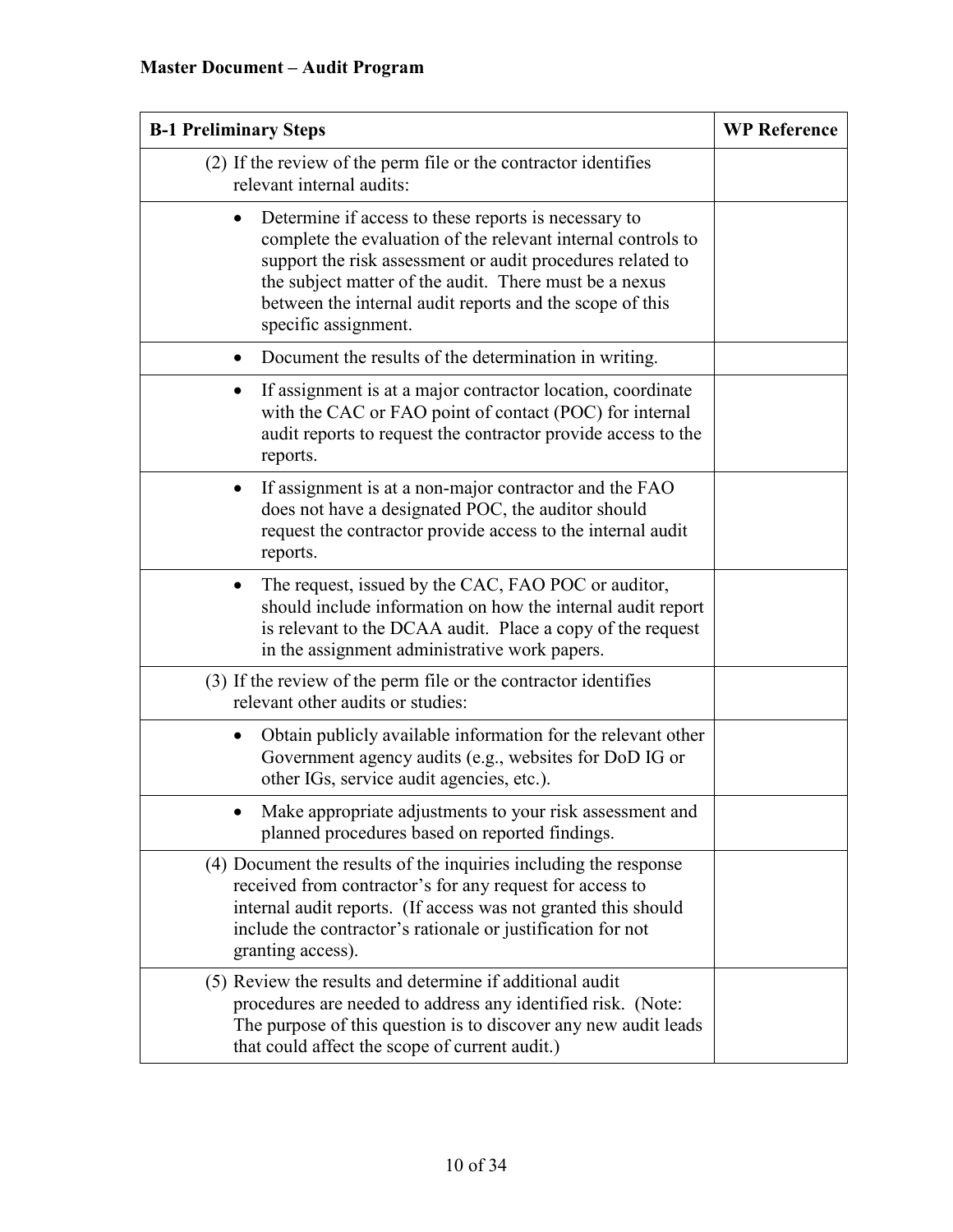| <b>B-1 Preliminary Steps</b>                                                                                                                                                                                                                                                                                                                                                                                                                                                    | <b>WP Reference</b> |
|---------------------------------------------------------------------------------------------------------------------------------------------------------------------------------------------------------------------------------------------------------------------------------------------------------------------------------------------------------------------------------------------------------------------------------------------------------------------------------|---------------------|
| 15. MAAR 6. Consider the impact of real-time MAAR 6 on audit scope.<br>If labor costs are significant based on materiality or other factors, and<br>no real-time testing was performed or real-time testing was not<br>sufficient, design alternate procedures to test for existence and<br>allocability. [Reminder: the audit team should identify the level of<br>alternate procedures required to opine on the labor costs based on<br>identified risk of the cost element.] |                     |
| 16. Review applicable board of directors' minutes, audit committee<br>minutes for the year(s) being audited, and other sources (e.g.,<br>company website, company newsletters, etc.) for potential audit leads<br>requiring follow-up and consideration in audit scope.<br>$(CAM 3-204.17(c), and 6-608.2(b)).$                                                                                                                                                                 |                     |
| <b>ANALYTICAL PROCEDURES</b>                                                                                                                                                                                                                                                                                                                                                                                                                                                    |                     |
| 17. MAAR 15: Indirect Cost Comparison with Prior Years and Budgets.                                                                                                                                                                                                                                                                                                                                                                                                             |                     |
| Compare base and pool totals to prior year and budgetary amounts.<br>a.<br>Identify significant variances, which may require further audit<br>analysis and/or explanation.                                                                                                                                                                                                                                                                                                      |                     |
| b. Determine if the expense pools structure used to accumulate actual<br>costs is consistent with the CAS disclosure statement applicable to<br>the year under audit and indirect rate structure used to prepare the<br>home office forward pricing proposal(s) for the same year (CAS<br>403/FAR 31.203). Include or tailor audit steps to address any noted<br>inconsistencies.                                                                                               |                     |
| c. Depending on risk and materiality factors, compare final indirect<br>accounts within pools to prior year and budgeted amounts to<br>identify changes in accounting practices, reclassification of costs,<br>critical and sensitive accounts (e.g., lobbying, consulting), new<br>accounts, and accounts with large variances that require further<br>audit analysis and/or explanation.                                                                                      |                     |
| d. Perform an analysis to identify accounts not previously tested. Pay<br>particular attention to the expense types that may not be applicable<br>to the business as a whole. Consider the results in the planned audit<br>scope $(G-01,$ Step 1).                                                                                                                                                                                                                              |                     |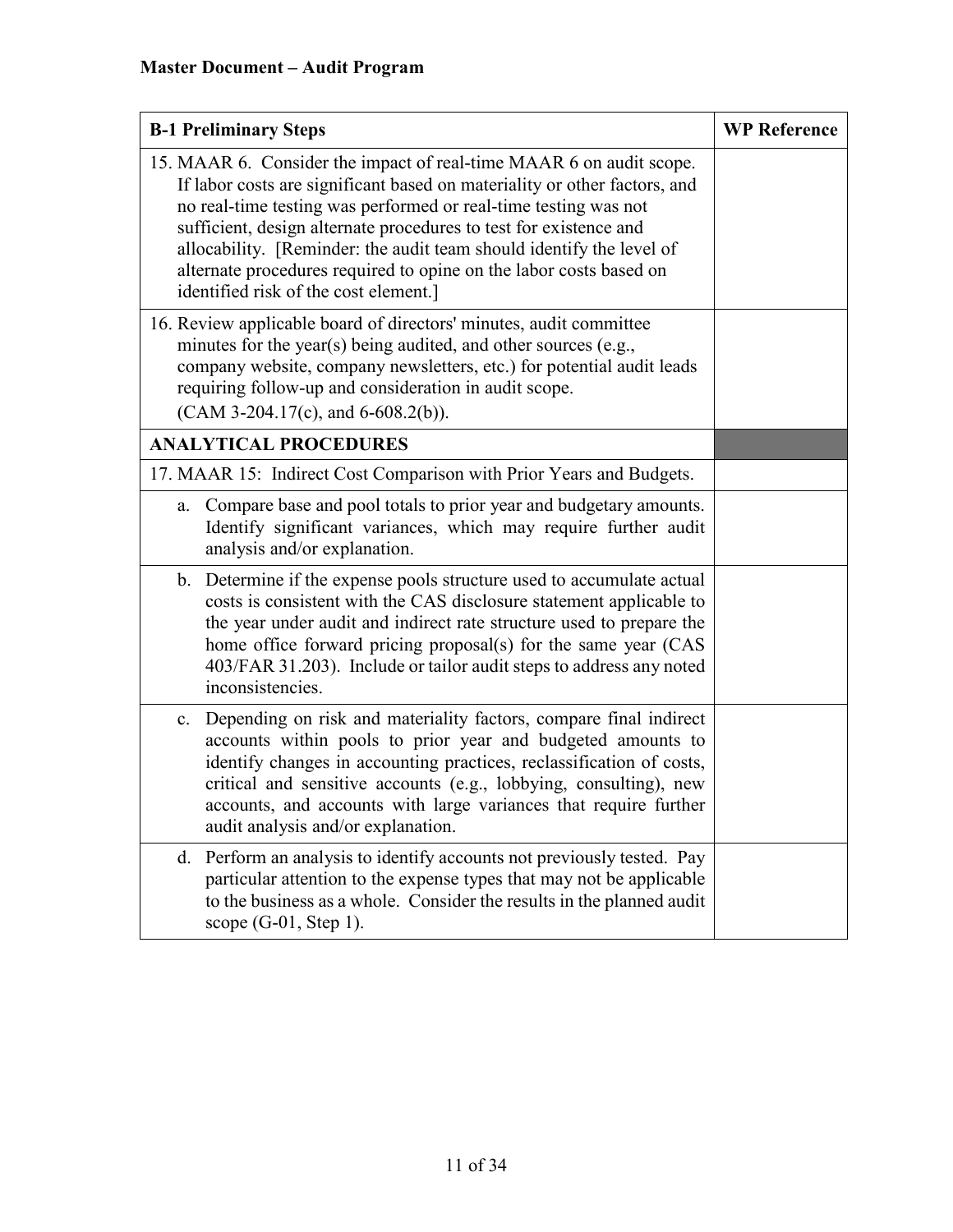| <b>B-1 Preliminary Steps</b>                                                                                                                                                                                                                                                                                                                                                                                                                                                                                                                                                                                                                                           | <b>WP Reference</b> |
|------------------------------------------------------------------------------------------------------------------------------------------------------------------------------------------------------------------------------------------------------------------------------------------------------------------------------------------------------------------------------------------------------------------------------------------------------------------------------------------------------------------------------------------------------------------------------------------------------------------------------------------------------------------------|---------------------|
| e. Obtain a list of all transactions for sensitive accounts, new accounts,<br>and accounts with large variances from performing steps a. and c.<br>above. Scan transactions for selected accounts to identify leads<br>such as suspect vendors, related party transactions, high dollar<br>amounts and other transactions that appear sensitive or unusual.<br>Consider these in planning for detailed transaction testing. Be alert<br>for unallowable costs that may not be readily visible. Tailor the<br>detailed audit steps, if necessary, to address any risks identified.                                                                                      |                     |
| 18. MAAR 8: Comparative Analysis-Sensitive Labor Account (CAM 6-<br>$404.6b(4)$ ). Perform a comparative analysis of sensitive labor<br>accounts to identify any sensitive labor charges that vary significantly<br>from prior periods and/or budgetary estimates.                                                                                                                                                                                                                                                                                                                                                                                                     |                     |
| 19. If not provided in the incurred cost proposal, obtain a schedule of<br>compensation costs from the contractor. Analyze significant changes<br>from prior years. Review for compliance with regulatory<br>compensation caps. Assess the level of risk for unreasonable<br>compensation and whether testing should be performed to evaluate<br>compliance with FAR 31.205-6.                                                                                                                                                                                                                                                                                         |                     |
| 20. Gain an understanding of the contractor's process in setting the<br>compensation package (executive and non-executive) and ensuring<br>that the aggregate of each element of the total compensation package<br>complies with the allowability and reasonableness requirements of<br>FAR 31.205-6. If the Agency Compensation Team will perform<br>detailed procedures, the FAO and Compensation Team auditors<br>should coordinate with the contractor and obtain a detailed<br>walkthrough of the compensation system. Based on this<br>understanding of the system and identified risks, tailor detailed<br>procedures to test for compliance with FAR 31.205-6. |                     |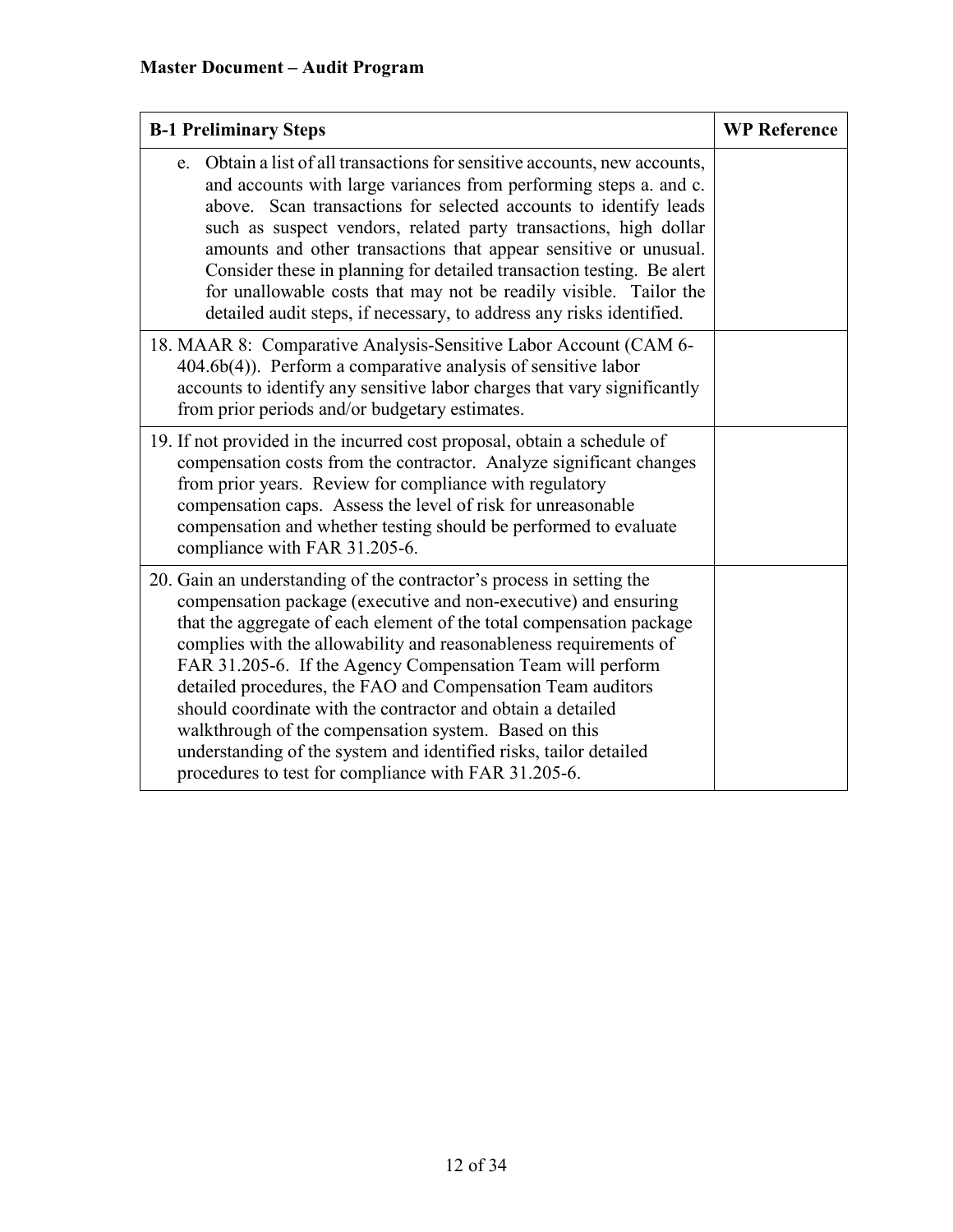| <b>B-1 Preliminary Steps</b>                                                                                                                                                                                                                                                                 | <b>WP Reference</b> |
|----------------------------------------------------------------------------------------------------------------------------------------------------------------------------------------------------------------------------------------------------------------------------------------------|---------------------|
| <b>IDENTIFYING AND DOCUMENTING RISK OF FRAUD AND</b><br>NONCOMPLIANCE WITH LAWS OR REGULATIONS                                                                                                                                                                                               |                     |
| 21. During the entrance conference, or other appropriate meeting, make<br>specific inquiries of contractor management and other appropriate<br>parties regarding the following:                                                                                                              |                     |
| Their knowledge of any actual, suspected, or alleged fraud or<br>a.<br>noncompliance with laws and regulations affecting the period of<br>time corresponding to the subject matter under audit.<br>$(AT-C 205.33)$                                                                           |                     |
| b. If any specialists (internal or external) were used in the<br>preparation of the subject matter. If yes, have the contractor<br>explain how the specialists were used in the preparation of the<br>subject matter. (AT-C 205.16)                                                          |                     |
| c. Whether any investigations or legal proceedings, that are<br>significant to the engagement objectives, have been initiated or are<br>in process with respect to the period of time corresponding to the<br>subject matter. (GAGAS 7.14)                                                   |                     |
| d. Other audits and studies performed by other than DCAA that<br>relate to the subject matter under audit. If yes, have the contractor<br>explain the audits and studies performed, any related findings or<br>recommendations, and any contractor corrective actions taken.<br>(GAGAS 7.13) |                     |
| Note: Specifically document in the working papers; the inquiries and<br>the corresponding responses as well as how the responses affect the<br>performance of the engagement.                                                                                                                |                     |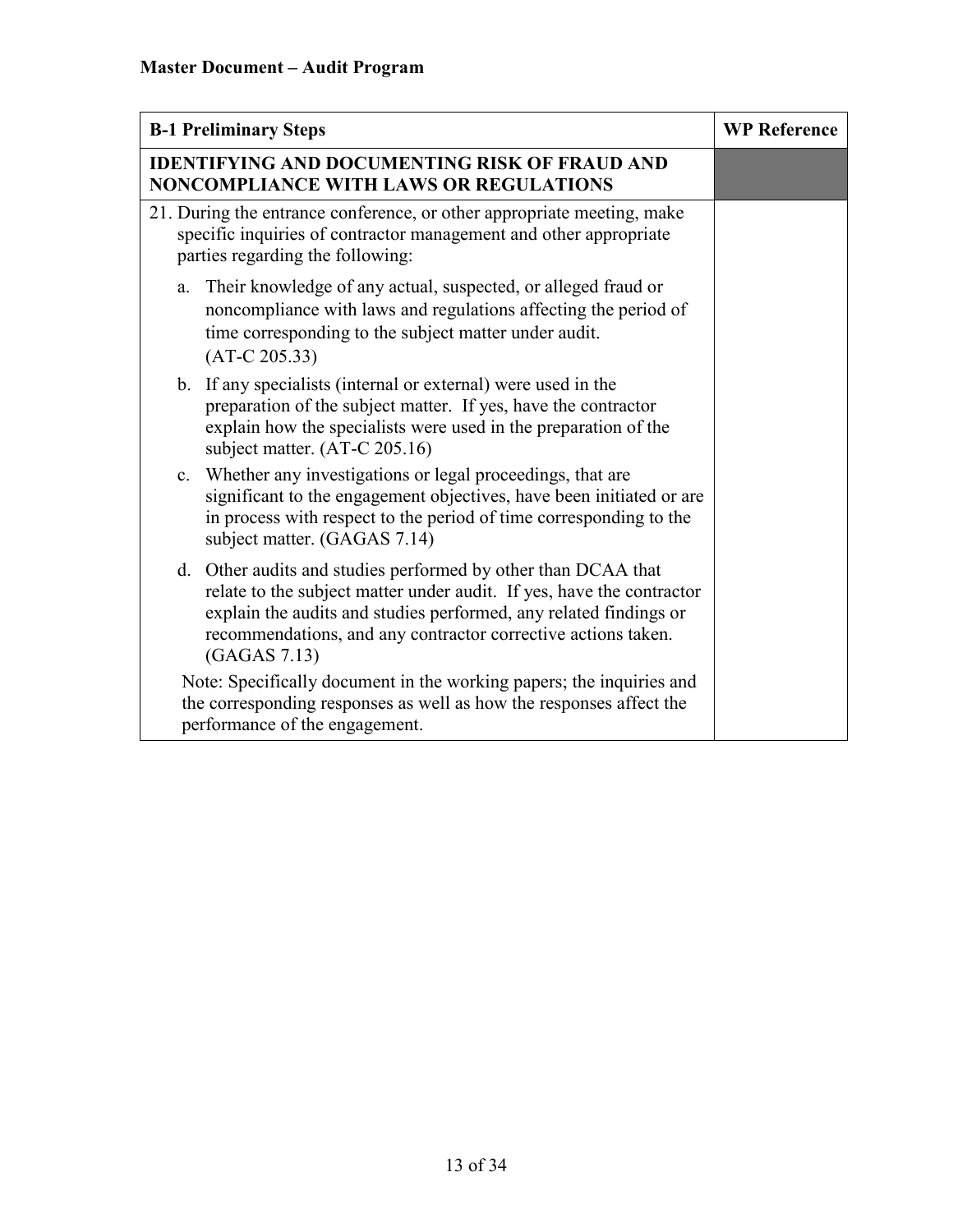| <b>B-1 Preliminary Steps</b>                                                                                                                                                                                                                                                                                                                                                                                                                                                                                                                                               | <b>WP Reference</b> |
|----------------------------------------------------------------------------------------------------------------------------------------------------------------------------------------------------------------------------------------------------------------------------------------------------------------------------------------------------------------------------------------------------------------------------------------------------------------------------------------------------------------------------------------------------------------------------|---------------------|
| 22. Hold a planning meeting with the audit team (at a minimum,<br>Supervisor and Auditor) to discuss the risk assessment. As part of the<br>planning meeting, the audit team should discuss and identify potential<br>noncompliances, whether due to error or fraud that could materially<br>affect the subject matter.                                                                                                                                                                                                                                                    |                     |
| The discussion should include:                                                                                                                                                                                                                                                                                                                                                                                                                                                                                                                                             |                     |
| relevant prior audit experience (e.g., questioned cost, relevant<br>reported estimating or accounting system deficiencies);                                                                                                                                                                                                                                                                                                                                                                                                                                                |                     |
| relevant aspects of the contractor and its environment;                                                                                                                                                                                                                                                                                                                                                                                                                                                                                                                    |                     |
| risk of material noncompliance due to fraud (e.g., financial<br>٠<br>incentives, pressures to meet budget or contractual<br>commitments, opportunities to commit and conceal fraud.)<br>(Consider the fraud risk factors and scenarios presented in the<br>DoD OIG's webpage: Fraud Detection Resources for Auditors<br>(copy link and paste into web browser));                                                                                                                                                                                                           |                     |
| other known factors that increase the risk of material<br>$\bullet$<br>noncompliance with laws and regulations;                                                                                                                                                                                                                                                                                                                                                                                                                                                            |                     |
| the audit team's understanding of relevant key internal<br>controls.                                                                                                                                                                                                                                                                                                                                                                                                                                                                                                       |                     |
| Document risk factors identified that could materially affect the<br>subject matter and design audit procedures to respond to the increased<br>risk of material noncompliance.                                                                                                                                                                                                                                                                                                                                                                                             |                     |
| Communication among audit team members about the risk of material<br>misstatement due to error or fraud should continue as needed<br>throughout the audit.                                                                                                                                                                                                                                                                                                                                                                                                                 |                     |
| <b>INTERNAL CONTROLS</b>                                                                                                                                                                                                                                                                                                                                                                                                                                                                                                                                                   |                     |
| 23. Coordinate with the contractor and obtain a walk-through of the<br>incurred cost proposal. Obtain and document an understanding of the<br>contractor's home office allocations and its processes for developing<br>the proposal using the framework on WP B-2. Document an<br>understanding of the underlying processes related to those specific<br>incurred cost areas (e.g., the basis of costs and from where the<br>numbers/amounts are derived). A major portion of this<br>understanding may be obtained during a walk-through of the<br>contractor's proposal. |                     |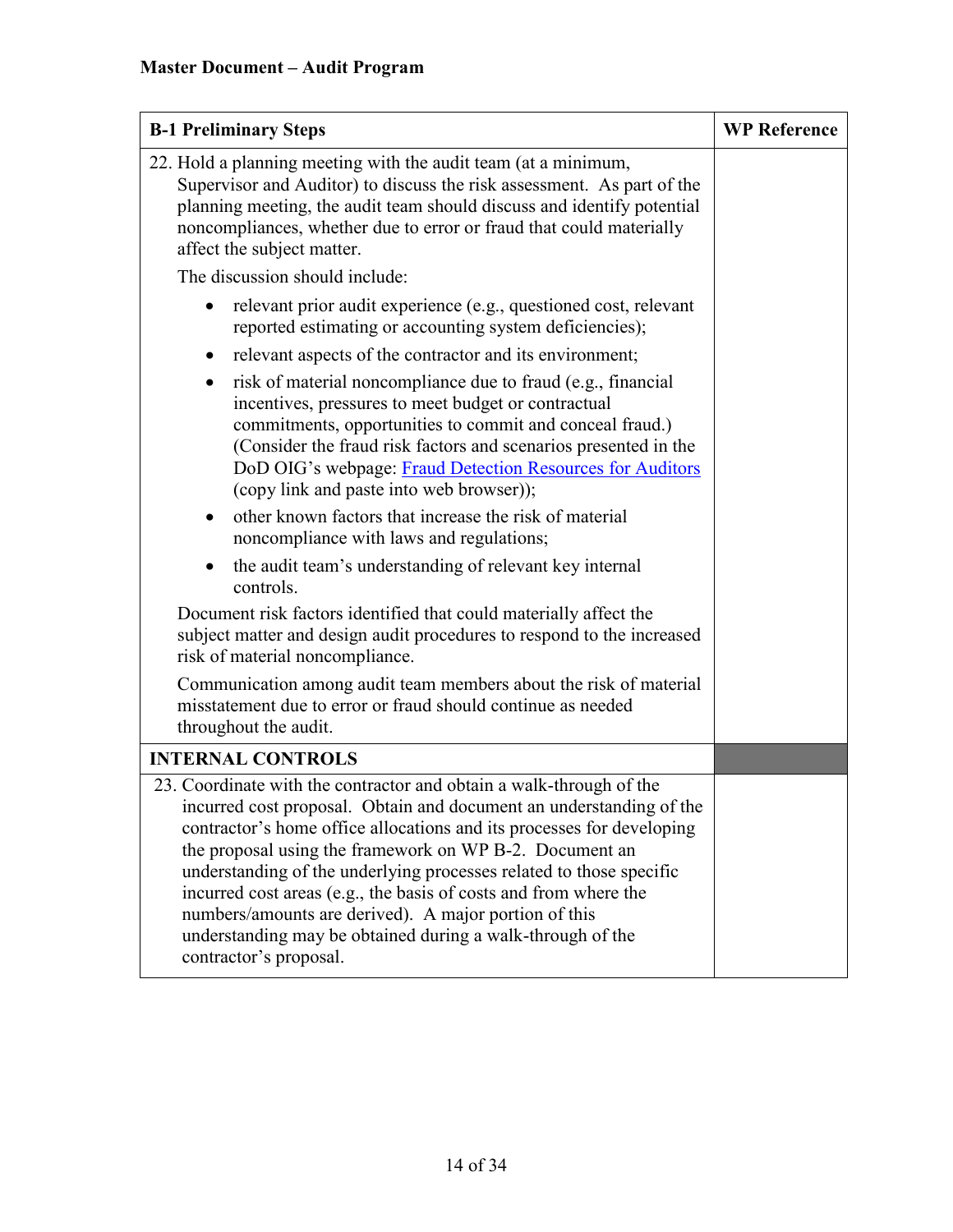| <b>B-1 Preliminary Steps</b>                                                                                                                                                                                                                                                                                                                                                                                                                                                                                                                                   | <b>WP Reference</b> |
|----------------------------------------------------------------------------------------------------------------------------------------------------------------------------------------------------------------------------------------------------------------------------------------------------------------------------------------------------------------------------------------------------------------------------------------------------------------------------------------------------------------------------------------------------------------|---------------------|
| 24. Review and document the auditor's assessment of control risk for the<br>control objectives related to the audit of home office allocations.<br>Review relevant contractor policies and procedures, prior system<br>audits, deficiency reports, and real time audits (MAARs 6, if<br>applicable) to gather the data needed to assess control risk. Based on<br>the auditor's assessment of control risk, design audit procedures in<br>response to the assessed risk and to obtain reasonable assurance to<br>support the audit opinion. (AT-C 205.14-.20). |                     |
| 25. Documenting Reliance on Computerized Information Systems -<br>Determine if systems' testing and documentation were performed for<br>the year under audit. If not, develop, document, and reference in B-2<br>the procedures/tests in this audit that will support reliance on the<br>computer-generated evidence in conducting substantive testing.                                                                                                                                                                                                        |                     |
| 26. Scanning Controls. Determine the reliance of scanned documents for<br>the contractor's fiscal year being audited. If not performed in another<br>assignment, request the contractor to provide a demonstration/walk-<br>through to obtain an understanding of the system and control activities<br>over the functional elements that make up the source document<br>imaging process. If necessary, include in audit procedures to test a<br>sample of images to original documentation as part of audit scope.                                             |                     |
| 27. Testing to Payment for Non-Labor Costs. Obtain an understanding of<br>the contractor's policies, procedures, and processes, including internal<br>controls, applicable to the fiscal year under audit for ensuring timely<br>payment of costs. Consider the contractor's financial statements and<br>aging of accounts payable, or other considerations that identify risk<br>the contractor is delinquent in paying costs in the ordinary course of<br>business.                                                                                          |                     |
| Consider the results of testing to payments in other assignments<br>a.<br>(e.g., accounting/billing system) performed during the incurred<br>cost fiscal year. Document how specific audit work previously<br>performed will impact the current audit program.                                                                                                                                                                                                                                                                                                 |                     |
| Based on the assessed risk, design audit procedures, as necessary,<br>$\mathbf{b}$ .<br>to test the contractor's compliance with FAR $52.216-7(b)(1)$ .                                                                                                                                                                                                                                                                                                                                                                                                        |                     |
| (1) If the assessed risk of non-payment is low, it may be<br>appropriate to judgmentally select or statistically sample a<br>universe of all payments (i.e., all non-labor expense accounts)<br>and trace to source documents (e.g., cancelled checks,<br>electronic funds transfers, bank statements, or other evidence<br>of payment).                                                                                                                                                                                                                       |                     |
| (2) If the assessed risk of non-payment is high, design procedures<br>to test for payment as a criterion when testing for allowability.                                                                                                                                                                                                                                                                                                                                                                                                                        |                     |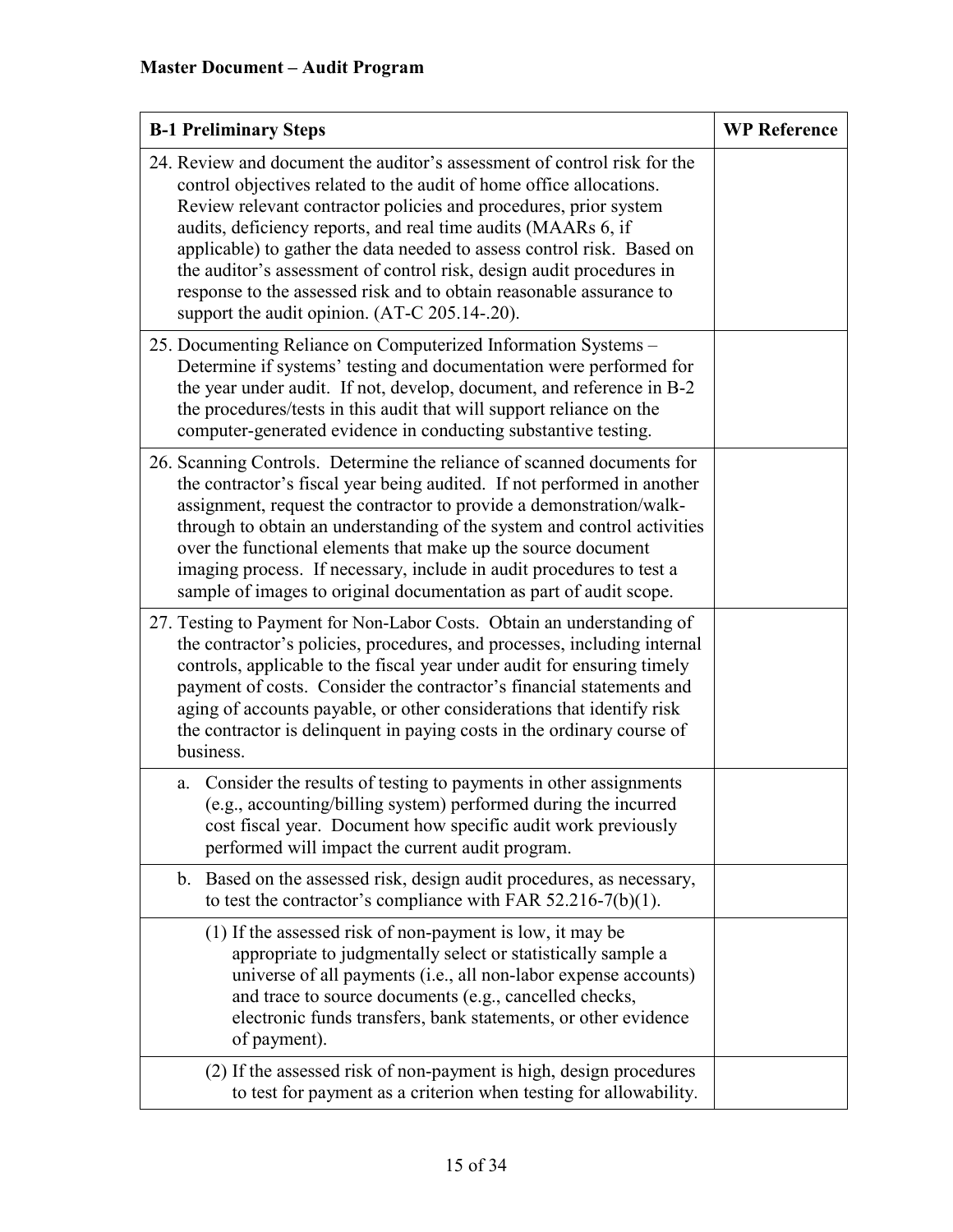| <b>B-1 Preliminary Steps</b>                                                                                                                                                                                                                                                                                                                                                                                                                                                                         | <b>WP Reference</b> |
|------------------------------------------------------------------------------------------------------------------------------------------------------------------------------------------------------------------------------------------------------------------------------------------------------------------------------------------------------------------------------------------------------------------------------------------------------------------------------------------------------|---------------------|
| OTHER RISK PROCEDURES TO CONSIDER BASED<br>ON<br>MATERIALITY, SIGNIFICANCE, AND APPLICABILITY                                                                                                                                                                                                                                                                                                                                                                                                        |                     |
| (Obtain supervisory approval prior to performing these steps.)                                                                                                                                                                                                                                                                                                                                                                                                                                       |                     |
| 28. Determine the significance of (unclassified) Independent Research<br>and Development (IR&D) cost incurred on or after January 30, 2012<br>that the contractor proposes to allocate to unsettled flexibly-priced<br>contracts awarded on or after January 30, 2012. These costs are<br>subject to the DFARS 231.205-18(c)(iii)(C) requirement that certain<br>contractors report IR&D information to the Defense Technical<br>Information Center (DTIC) in order to claim the costs as allowable. |                     |
| If significant, determine if the contractor is a "major" contractor as<br>defined in DFARS 231.205-18(a) that is required to comply with the<br>allowability provisions in DFARS $231.205-18(c)$ , and assess the risk<br>of material noncompliance, by accomplishing the following:                                                                                                                                                                                                                 |                     |
| During the walk-through, request the contractor to provide<br>a.<br>rationale for a classification other than "major" as defined in<br>DFARS 231.205-18(a). Coordinate with auditors at the segments<br>to ensure consistency.                                                                                                                                                                                                                                                                       |                     |
| For contractors defined as "major" obtain:<br>b.                                                                                                                                                                                                                                                                                                                                                                                                                                                     |                     |
| (1) policies and procedures to report IR&D projects to the DTIC<br>database as required by DFARS $231.205-18(c)(iii)(C)$ , and                                                                                                                                                                                                                                                                                                                                                                       |                     |
| (2) access to contractor's input provided to the DTIC database<br>pertaining to IR&D project costs included in the contractor's<br>incurred cost proposal.                                                                                                                                                                                                                                                                                                                                           |                     |
| Based on the information obtained, for "major" contractors as<br>c.<br>defined in DFARS 231.205-18(a) with significant IR&D, assess<br>whether to include audit steps to test that IR&D meets the<br>allowability criteria in DFARS 231.205-18(c). If the auditor<br>selects IR&D for testing, review guidance in MRD 14-PAC-<br>005(R) dated April 24, 2014.                                                                                                                                        |                     |
| 29. Evaluate the Contractor Insurance and Pension Review (CIPR), the<br>Report on Contractor Pension and Post Retirement Benefit (PRB)<br>Plans, results of CAS related audits and other readily available<br>information to identify potential risk factors or any significant events<br>that may result in a material impact on Government contract costs.<br>Note: DCAA will perform independent CIPR in coordination with<br>DCMA.                                                               |                     |
| Obtain the contractor's claimed insurance and pension costs by<br>a.<br>type and assess materiality.                                                                                                                                                                                                                                                                                                                                                                                                 |                     |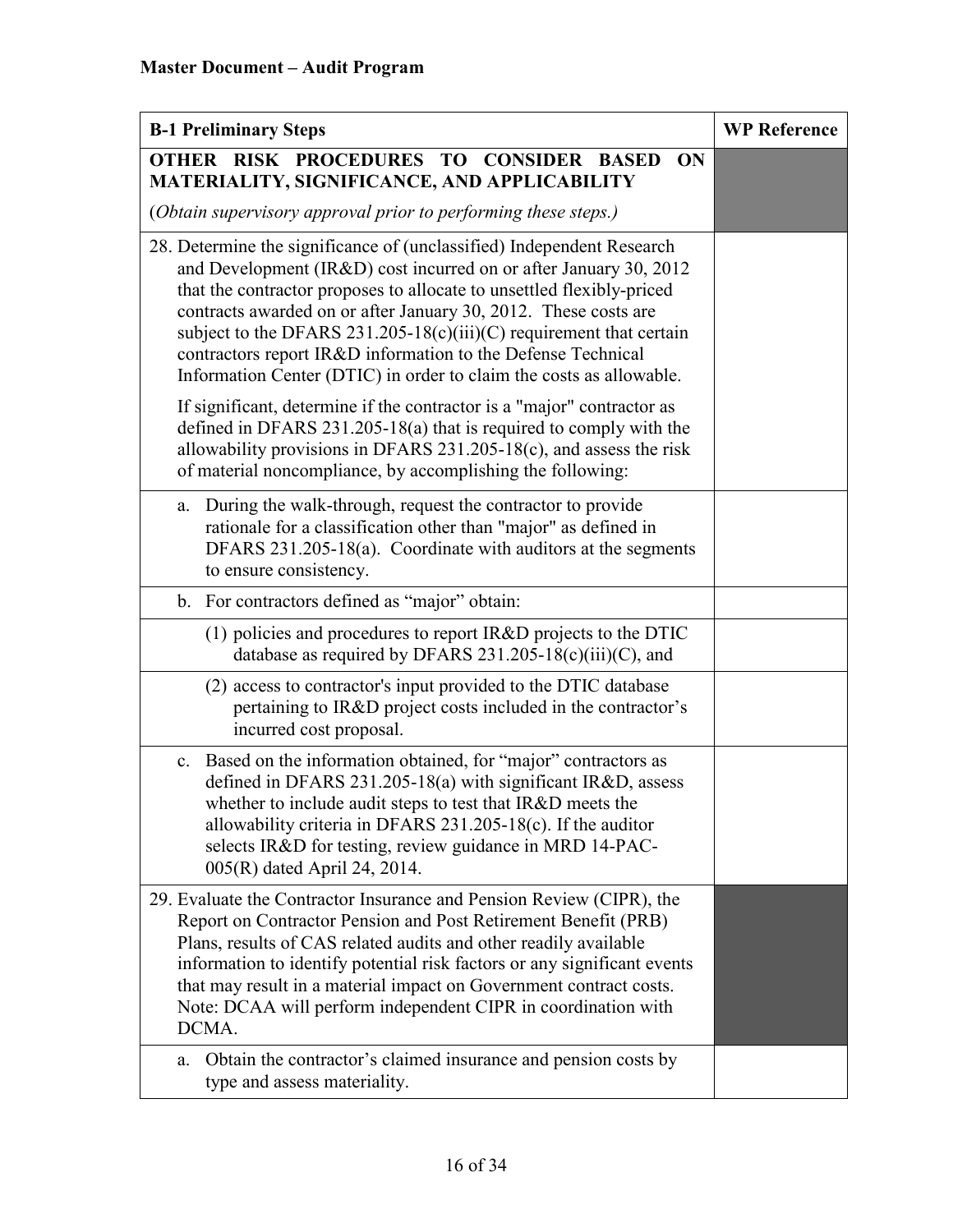| <b>B-1 Preliminary Steps</b>                                                                                                                                                                                                                                                                                                                                                                                                                                                                                                                                                                                                                                                                                                                             | <b>WP Reference</b> |
|----------------------------------------------------------------------------------------------------------------------------------------------------------------------------------------------------------------------------------------------------------------------------------------------------------------------------------------------------------------------------------------------------------------------------------------------------------------------------------------------------------------------------------------------------------------------------------------------------------------------------------------------------------------------------------------------------------------------------------------------------------|---------------------|
| b. Evaluate the results of prior audits to identify reported deficiencies<br>or noncompliances in the Contractor Insurance and Pension<br>program that affect claimed insurance and pension costs.                                                                                                                                                                                                                                                                                                                                                                                                                                                                                                                                                       |                     |
| For contractors with qualified defined benefit pension plans,<br>c.<br>review the Report on Contractor Pension and Post Retirement<br>Benefit (PRB) Plans required in DCAA Instruction 7600.3, and<br>IRS Form 5500, Schedules R (line 9) or Schedule SB (lines 24 and<br>25) to identify any significant events (e. g., a plan amendment, a<br>change in actuarial assumptions, a segment closing, pension plan<br>termination, curtailment of benefits, etc.) that would require a<br>Contractor Insurance and Pension Review (CIPR) based on the<br>risk assessment. If an audit is warranted, coordinate with the<br>DCMA CIPR team and supervisory auditor, to audit pension costs<br>using applicable standard audit programs for CAS 412 and 413. |                     |
| d. Document the results of your analysis and its impact on the scope<br>of audit.                                                                                                                                                                                                                                                                                                                                                                                                                                                                                                                                                                                                                                                                        |                     |
| 30. MAAR 4: Review corporate financial statements, tax returns (CAM 3-<br>2S2), and SEC filings (CAM 3-2S1), as appropriate, for significant or<br>unusual items (e.g., legal proceedings, foreign tax credits, joint<br>venture, teaming agreement, etc.) to gain an understanding of the type<br>and nature of the contracting entity that may impact audit objective.<br>Review Management's Report on Internal Control over Financial<br>Reporting that accompanies the financial statements. Document the<br>potential impact on the scope of audit.                                                                                                                                                                                                |                     |
| 31. Review the schedule of facilities, layouts, and floor space utilization<br>for the FY under audit. Make inquiries and/or observations to<br>determine if any facilities were/are idle, owned by a related company,<br>or leased to other entities. Consider the results in the planned audit<br>scope.                                                                                                                                                                                                                                                                                                                                                                                                                                               |                     |
| 32. Health Care Costs. Review contractor policies and procedures for<br>ensuring only costs related to "eligible employees and dependents"<br>have been claimed. Design audit steps in Section G of the audit<br>program, as necessary to respond to the assessed risk, to verify that<br>health insurance premiums and claims for "eligible employee and<br>eligible dependents" are compliant with FAR 31.201-3 and 31.205-<br>$6(m)$ .                                                                                                                                                                                                                                                                                                                |                     |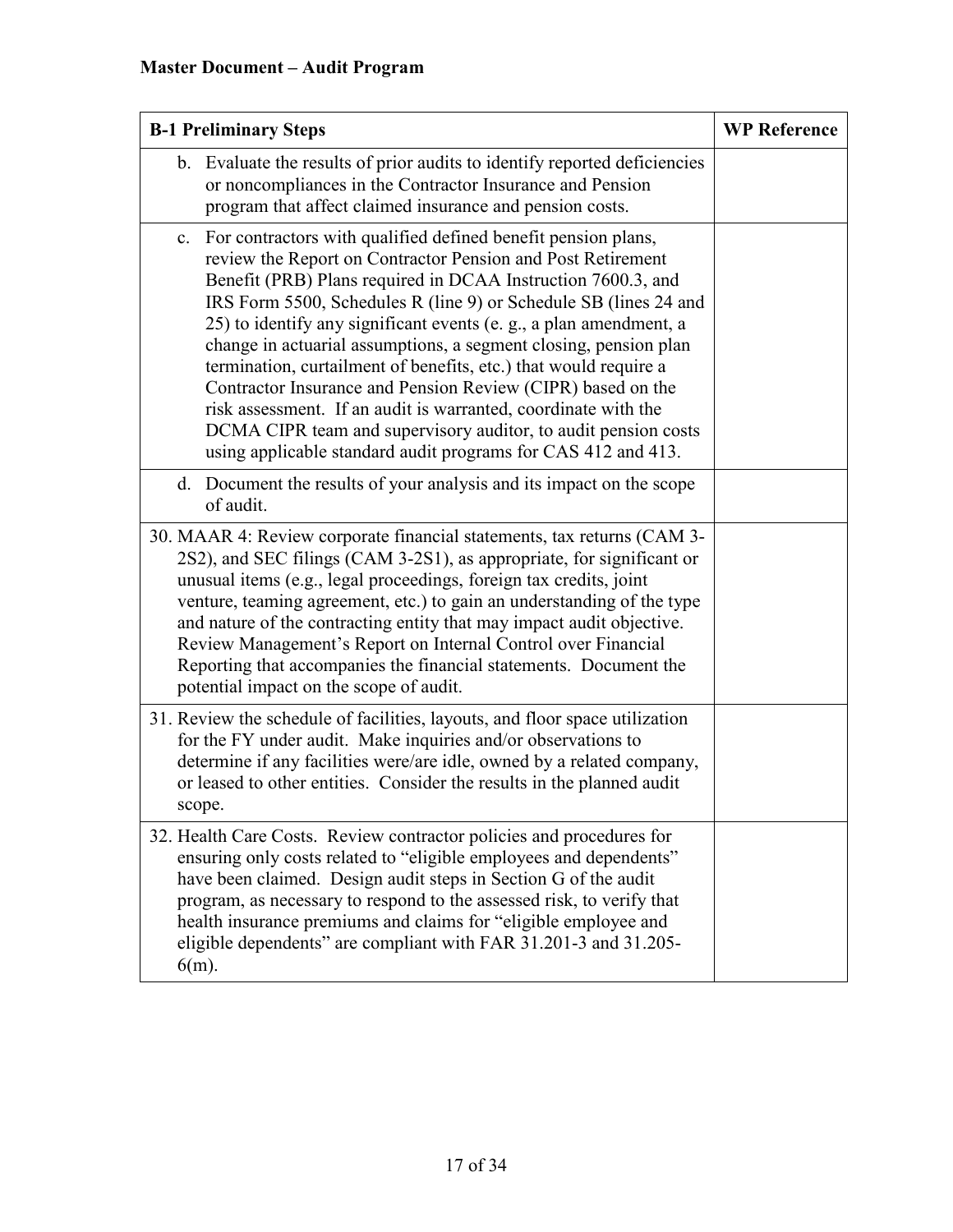| <b>B-1 Preliminary Steps</b>                                                                                                                                                                                                                                                                                                                                                                                                                                                                                                                                                                                                                                                                                                                                                           | <b>WP Reference</b> |
|----------------------------------------------------------------------------------------------------------------------------------------------------------------------------------------------------------------------------------------------------------------------------------------------------------------------------------------------------------------------------------------------------------------------------------------------------------------------------------------------------------------------------------------------------------------------------------------------------------------------------------------------------------------------------------------------------------------------------------------------------------------------------------------|---------------------|
| SUMMARY OF MATERIALITY, RISK ASSESSMENT AND<br><b>SCOPE OF AUDIT</b>                                                                                                                                                                                                                                                                                                                                                                                                                                                                                                                                                                                                                                                                                                                   |                     |
| 33. Conduct an entrance conference:                                                                                                                                                                                                                                                                                                                                                                                                                                                                                                                                                                                                                                                                                                                                                    |                     |
| Coordinate an entrance conference with customer(s) and<br>a.<br>contractor to:                                                                                                                                                                                                                                                                                                                                                                                                                                                                                                                                                                                                                                                                                                         |                     |
| Confirm the team's understanding of the contractor's home<br>$\bullet$<br>office proposal and supporting data.                                                                                                                                                                                                                                                                                                                                                                                                                                                                                                                                                                                                                                                                         |                     |
| Discuss the availability of required data and personnel<br>$\bullet$<br>necessary to timely support the audit.                                                                                                                                                                                                                                                                                                                                                                                                                                                                                                                                                                                                                                                                         |                     |
| Discuss any additional walkthroughs or clarifications of the<br>$\bullet$<br>proposal including discussions on allocation processes and<br>specific cost accounts.                                                                                                                                                                                                                                                                                                                                                                                                                                                                                                                                                                                                                     |                     |
| b. Follow up with contractor management on corrective actions that<br>address previous audits and other study findings and<br>recommendations that impact the subject matter under audit.                                                                                                                                                                                                                                                                                                                                                                                                                                                                                                                                                                                              |                     |
| 34. Supervisory Approval                                                                                                                                                                                                                                                                                                                                                                                                                                                                                                                                                                                                                                                                                                                                                               |                     |
| a. Review and discuss with your supervisor the overall results of the<br>risk assessment, materiality, and the planned audit scope. Note<br>that this is the preliminary planned audit scope and changes to the<br>nature, timing, and extent of audit procedures may be deemed<br>necessary during performance of field work. In these situations,<br>adjust the audit program steps as necessary to obtain sufficient<br>appropriate evidence to support the conclusion that will be<br>expressed in the audit report. The adjusted scope and rationale for<br>the adjustments should be clearly documented in the audit<br>program section where the audit program was modified and the<br>preliminary WPs (i.e., WP B section) do not need to be updated<br>for the modifications. |                     |
| b. Obtain supervisory approval of the risk assessment and the<br>planned scope of examination identified as material in WP B and -<br>1 WPs.                                                                                                                                                                                                                                                                                                                                                                                                                                                                                                                                                                                                                                           |                     |
| 35. Electronically transmit an acknowledgement memorandum to the<br>appropriate Contracting Officer and a notification letter to the<br>Contractor to notify them of the commencement of the audit and<br>expected completion date. The acknowledgement memo and<br>notification letter should be issued in accordance with the procedures<br>in CAM 4-104.                                                                                                                                                                                                                                                                                                                                                                                                                            |                     |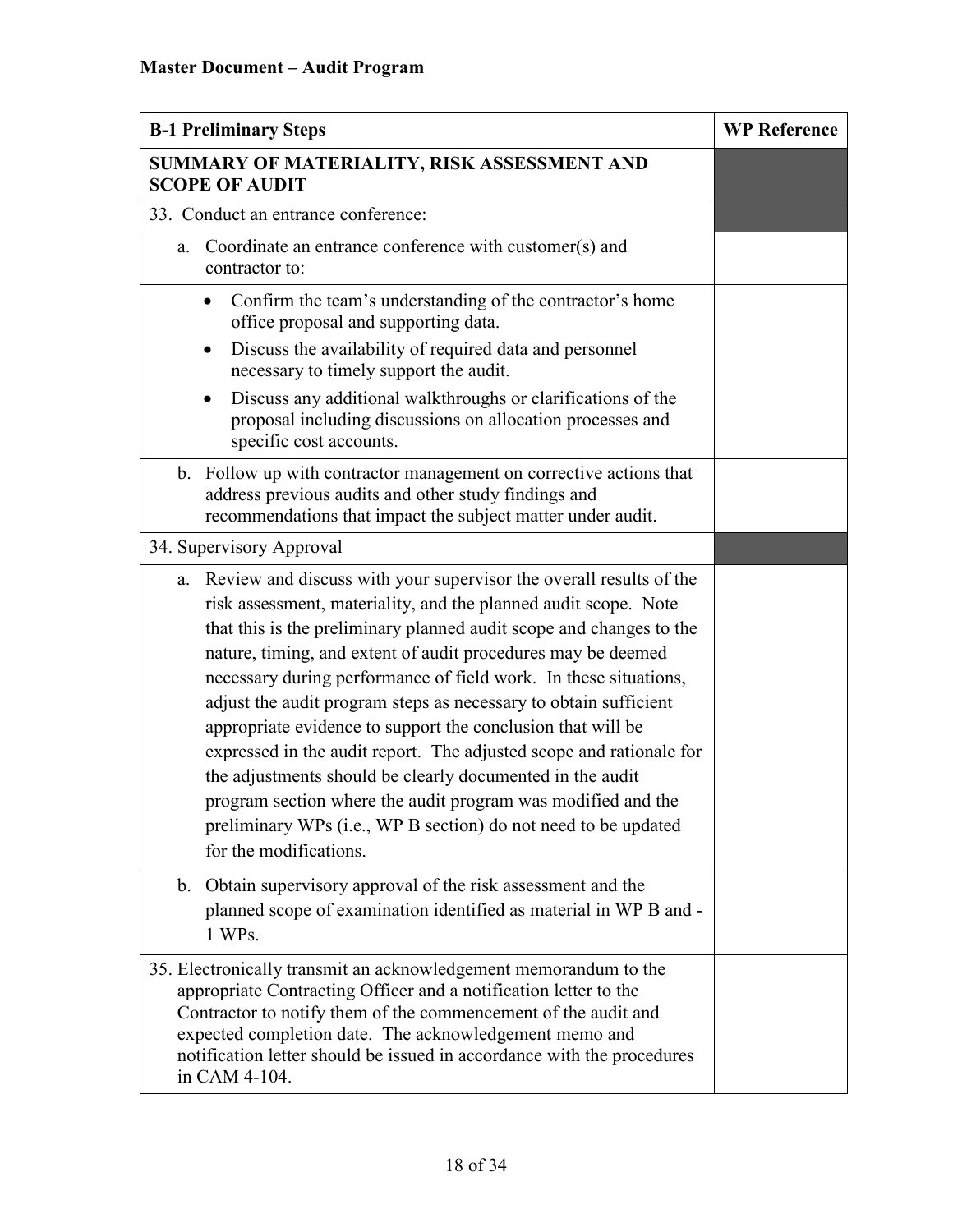| <b>C-1 Reconciliation to Records</b>                                                                                                                                                                                                                                                                                                                                                                                                                           | <b>WP Reference</b> |
|----------------------------------------------------------------------------------------------------------------------------------------------------------------------------------------------------------------------------------------------------------------------------------------------------------------------------------------------------------------------------------------------------------------------------------------------------------------|---------------------|
| Version 7.0, dated May 2022                                                                                                                                                                                                                                                                                                                                                                                                                                    |                     |
| MAAR 2: Cost Analysis and Reconciliation to Books. Verify the<br>1.<br>contractor's reconciliation of costs allocated to segments, other home<br>offices, and service centers to the contractor's accounting records.<br>Follow-up on significant differences (CAM 6-610.1).                                                                                                                                                                                   |                     |
| MAAR 14: Pools/Bases Reconciliation to Books. Reconcile claimed<br>2.<br>expense pools and allocation bases to accounting records. Follow-up<br>on significant differences. Request an assist audit or use the one audit<br>approach if material base costs or data are from business units other<br>than this home office. Incorporate the results of requested assist<br>audits or use of the one audit approach.                                            |                     |
| 3. MAAR 9: Payroll/Labor Distribution Reconciliation.                                                                                                                                                                                                                                                                                                                                                                                                          |                     |
| a. Reconcile payroll dollars to related labor cost in the general ledger<br>and labor distribution records.                                                                                                                                                                                                                                                                                                                                                    |                     |
| b. Review the contractor's reconciliation of total salaries and wages<br>to payroll tax returns (IRS Form 941) (schedule L, reconciliation<br>of total payroll per IRS form 941 to total labor cost distribution).<br>Perform the MAAR 9 if applicable.                                                                                                                                                                                                        |                     |
| If the Cognizant Federal Agency Official (CFAO) granted the<br>c.<br>contractor a waiver for submitting Schedule L as part of its annual<br>indirect cost rate proposal, obtain a copy of the waiver. Confirm<br>and document if an alternate Schedule L was submitted.<br>Reconcile the alternate schedule L to labor costs in the submission<br>and to the contractor's books and records (e.g., general ledger,<br>labor distribution and payroll records). |                     |
| 4. Reconcile voluntary deletions to the contractor's books and records<br>and determine if all voluntary deleted account balances are identified<br>and accounted for as unclaimed in the contractor's proposal, including<br>directly associated unallowable costs in accordance with FAR 31.201-<br>6. Identify any voluntary deletions that will be included in transaction<br>testing. Verify voluntary deletions are properly allocated to segments.      |                     |
| Summarize the results and document any areas requiring further<br>5.<br>analysis during detailed testing.                                                                                                                                                                                                                                                                                                                                                      |                     |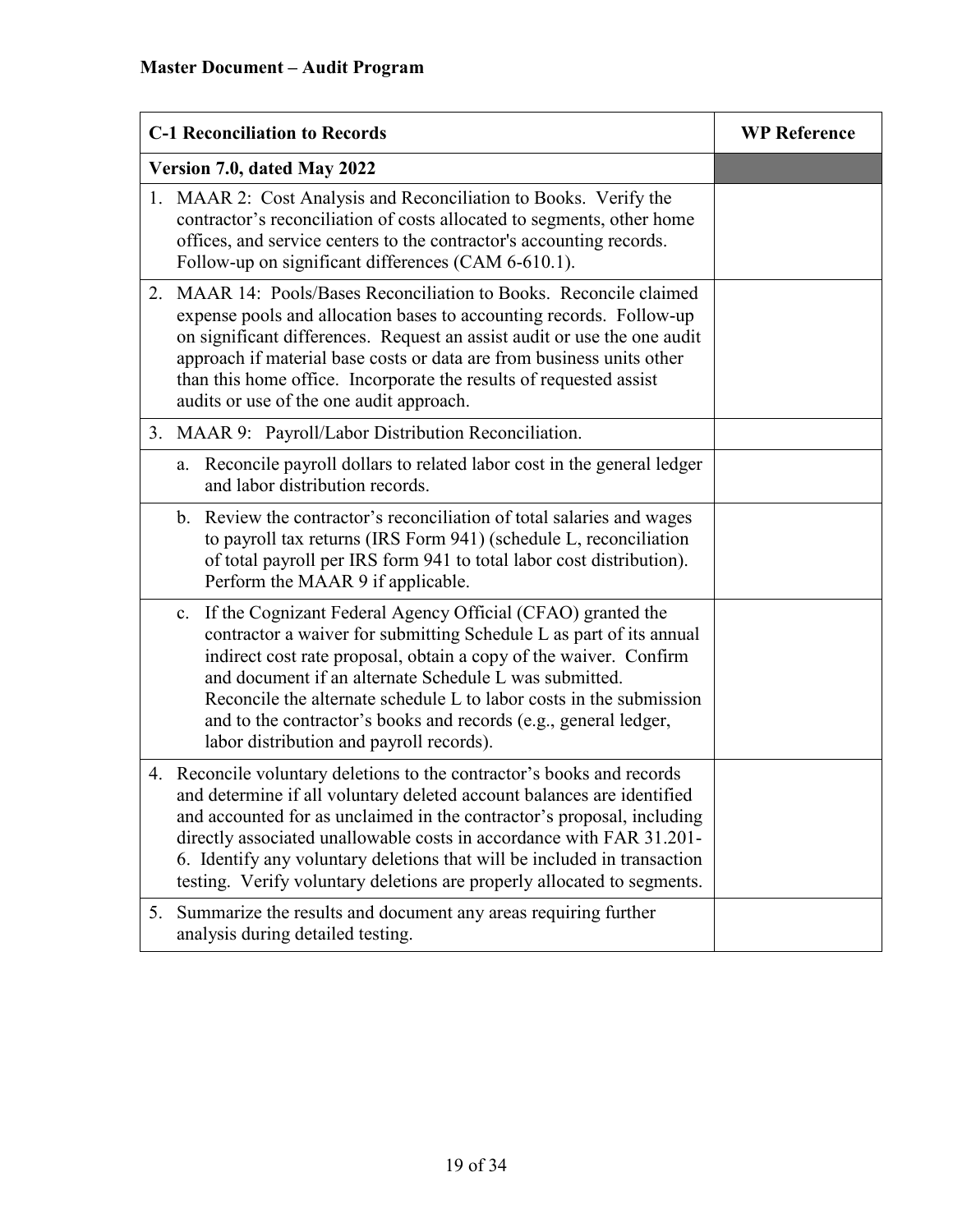| D-01 Labor                                                                                                                                                                                                                                                                                                                                                                                                                                                                        | <b>WP Reference</b> |
|-----------------------------------------------------------------------------------------------------------------------------------------------------------------------------------------------------------------------------------------------------------------------------------------------------------------------------------------------------------------------------------------------------------------------------------------------------------------------------------|---------------------|
| Version 7.0, dated May 2022                                                                                                                                                                                                                                                                                                                                                                                                                                                       |                     |
| 1. MAAR 6: Contractor Labor Audit (CAM 6-404). Review and<br>incorporate the results of the MAAR 6 audit effort. Based on the<br>results of the risk assessment and materiality perform additional labor<br>testing procedures, as required, to support the conclusions on the<br>allowability, allocability, and reasonableness of incurred labor costs.                                                                                                                         |                     |
| 2. MAAR 8: Comparative Analysis – Sensitive Labor Accounts (CAM<br>6-404.6b(4). Evaluate any significant changes in sensitive labor<br>accounts indicate possible misclassification.                                                                                                                                                                                                                                                                                              |                     |
| 3. MAAR 9: Payroll/Labor Distribution Testing (CAM 6-406.2a (6)).<br>Test quarterly taxes to evidence of payment (e.g., contractor bank<br>statements, electronic funds transfer, or third party payroll processor<br>records) to determine if total taxes owed were paid.                                                                                                                                                                                                        |                     |
| 4. MAAR 10: Adjusting Entries and Exception Reports (CAM 6-<br>404.6b(6)). Evaluate adjusting journal entries and exception reports<br>for labor. Identify significant adjustments or abnormal entries that<br>require further examination. Based on risk and materiality, test labor<br>transfers (adjusting entries). If material amounts of direct labor is<br>charged, design appropriate procedures to test direct labor<br>transactions.                                    |                     |
| 5. Executive Compensation:                                                                                                                                                                                                                                                                                                                                                                                                                                                        |                     |
| Incorporate the results of assist audits on executive compensation,<br>a.<br>if applicable.                                                                                                                                                                                                                                                                                                                                                                                       |                     |
| b. Verify that executive compensation costs are calculated<br>consistently with the contractor's policy and procedures. Trace<br>executive compensation costs to the appropriate expense accounts<br>to determine if executive compensation is being evaluated for<br>reasonableness and is compliant with FAR 31.205-6. If necessary,<br>coordinate with the Agency Compensation Team to evaluate the<br>reasonableness of executive compensation.<br>(See also CAM $6-414.3g$ ) |                     |
| c. Perform sufficient steps to verify that allocable executive<br>compensation in excess of the statutory compensation ceilings<br>(CAM 6-414) has been appropriately excluded from the<br>contractor's proposal. Costs claimed over the statutory ceiling are<br>expressly unallowable costs.                                                                                                                                                                                    |                     |
| Determine whether costs for the same executives are included in<br>d.<br>multiple segments.                                                                                                                                                                                                                                                                                                                                                                                       |                     |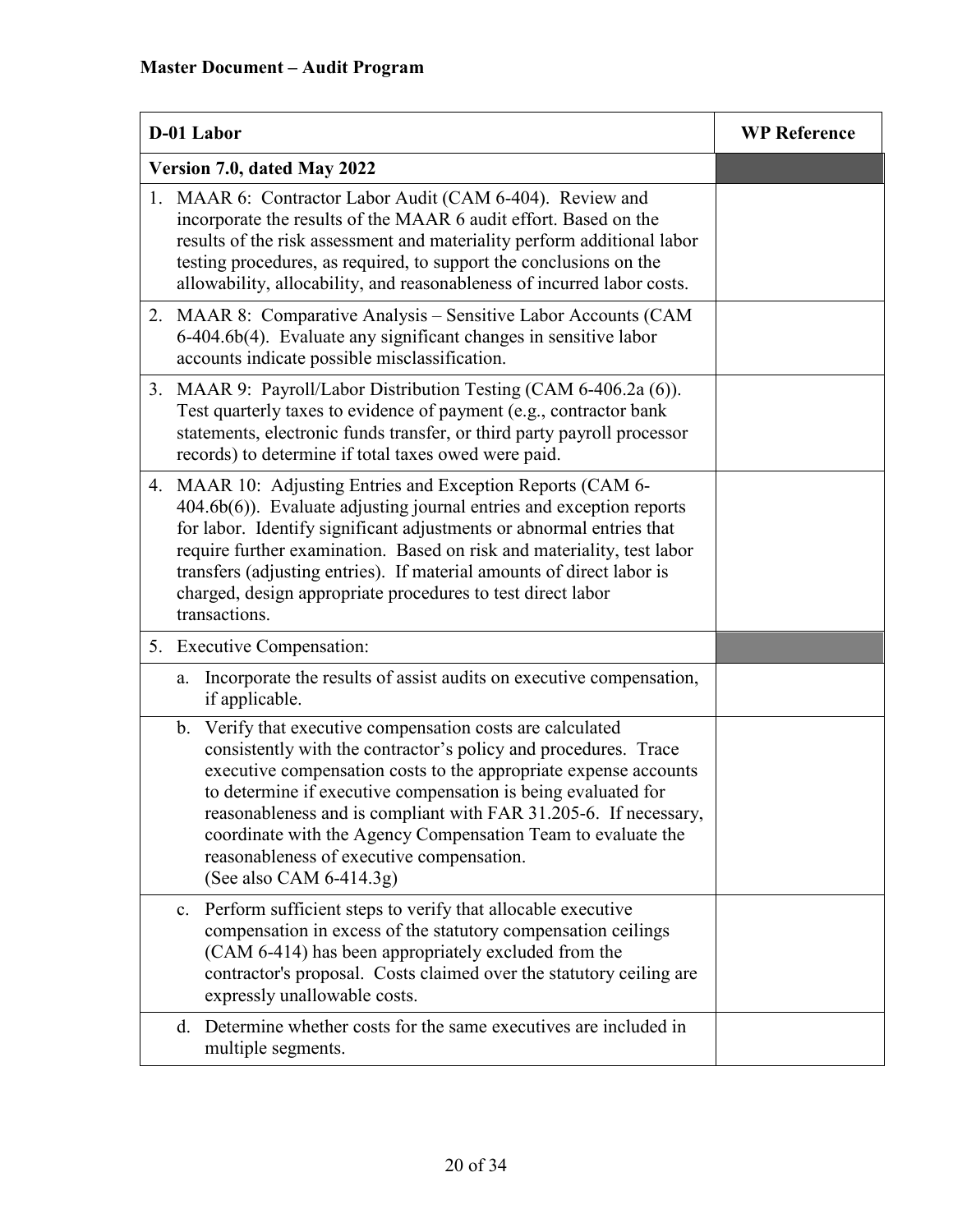| D-01 Labor                                                                                                                                                                                                                                                                                                                                                                                                                         | <b>WP Reference</b> |
|------------------------------------------------------------------------------------------------------------------------------------------------------------------------------------------------------------------------------------------------------------------------------------------------------------------------------------------------------------------------------------------------------------------------------------|---------------------|
| 6. Reasonableness of Non-Executive Compensation: Based on the<br>assessed risk, test the reasonableness of compensation for non-<br>executive personnel. Review the contractor's policies and practices<br>for establishing compensation amounts (including bonuses and<br>incentives) for compliance with FAR 31.205-6. Consider coordinating<br>with the Agency Compensation Team for guidance and assistance.<br>See CAM 6-413. |                     |
| 7. Incorporate the results of any labor-related assist audits.                                                                                                                                                                                                                                                                                                                                                                     |                     |
| 8. Perform additional steps as necessary to determine if directly<br>associated compensation costs were excluded from the proposal.<br>$(FAR 31.201-6(a)).$                                                                                                                                                                                                                                                                        |                     |
| 9. Summarize the audit evaluation, basis of proposed cost, and<br>conclusions on WP D.                                                                                                                                                                                                                                                                                                                                             |                     |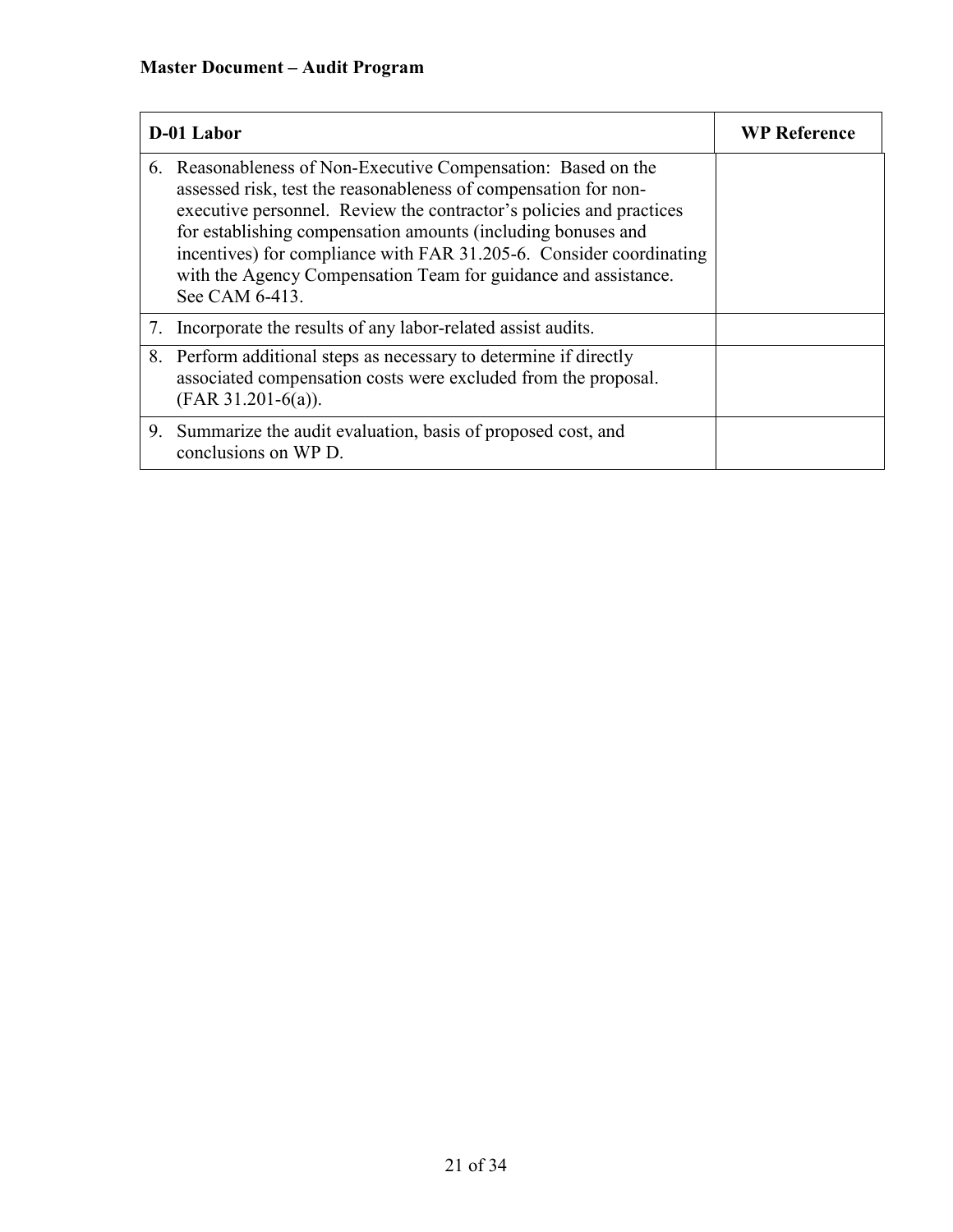| <b>E-01 MAAR 18 Allocation Bases for Expense Pools/Service Centers</b>                                                                                                                                                                                                                                                                                                                        | <b>WP Reference</b> |
|-----------------------------------------------------------------------------------------------------------------------------------------------------------------------------------------------------------------------------------------------------------------------------------------------------------------------------------------------------------------------------------------------|---------------------|
| Version 7.0 dated May 2022                                                                                                                                                                                                                                                                                                                                                                    |                     |
| 1. Review the allocation bases and functions of intermediate and final<br>indirect cost pools described in the contractor's disclosure statement<br>and/or policies and procedures in effect for the year under audit.                                                                                                                                                                        |                     |
| MAAR 18: Indirect Allocation Bases.<br>2.                                                                                                                                                                                                                                                                                                                                                     |                     |
| a. Based on assessed risk and materiality, evaluate the contractor's<br>indirect cost allocation bases and functions of the pools identified<br>in Step 1 above to verify that the actual bases and pools reflect the<br>appropriate cost accounting period (CAS 406).                                                                                                                        |                     |
| Compare the composition of the pool and bases in the incurred<br>$\mathbf{b}$ .<br>cost proposal to determine if the pool/base structure is:                                                                                                                                                                                                                                                  |                     |
| (1) Grouped in logical and homogeneous expense pools that<br>allocate indirect cost to final cost objectives commensurate<br>with the benefits received (CAM 6-606 and 6-610.2; CAS 403,<br>418, and 420, if applicable).                                                                                                                                                                     |                     |
| (2) Consistent with the preceding year's incurred cost proposal. If<br>composition of this year's pools and/or bases differs from the<br>composition of last year's pools and/or bases, ascertain if there<br>is a corresponding approved cost accounting practice change.<br>If not, discuss the CAS 401 noncompliance with your<br>supervisor to determine how to report the noncompliance. |                     |
| (3) Consistent with the forward pricing rate proposal for the same<br>year. If composition of this proposed pools and/or bases<br>differs from the forward pricing rate proposal pools and/or<br>bases, ascertain if a cost accounting practice change has been<br>approved. If not, discuss the CAS 401 noncompliance with<br>your supervisor to determine how to report the noncompliance.  |                     |
| If components of the base are under the cognizance of the FAO,<br>3.<br>perform the following steps:                                                                                                                                                                                                                                                                                          |                     |
| Examine the components of the base to determine if all applicable<br>a.<br>activities that benefit from the pool are included in the base.                                                                                                                                                                                                                                                    |                     |
| b. If an allocation base is not based on costs, reconcile the amounts<br>that makeup the base to appropriate source documentation. For<br>example, hour base could be traced to labor distribution reports or<br>similar records.                                                                                                                                                             |                     |
| Summarize the audit evaluation, basis of proposed cost, and<br>4.<br>conclusions on WP E.                                                                                                                                                                                                                                                                                                     |                     |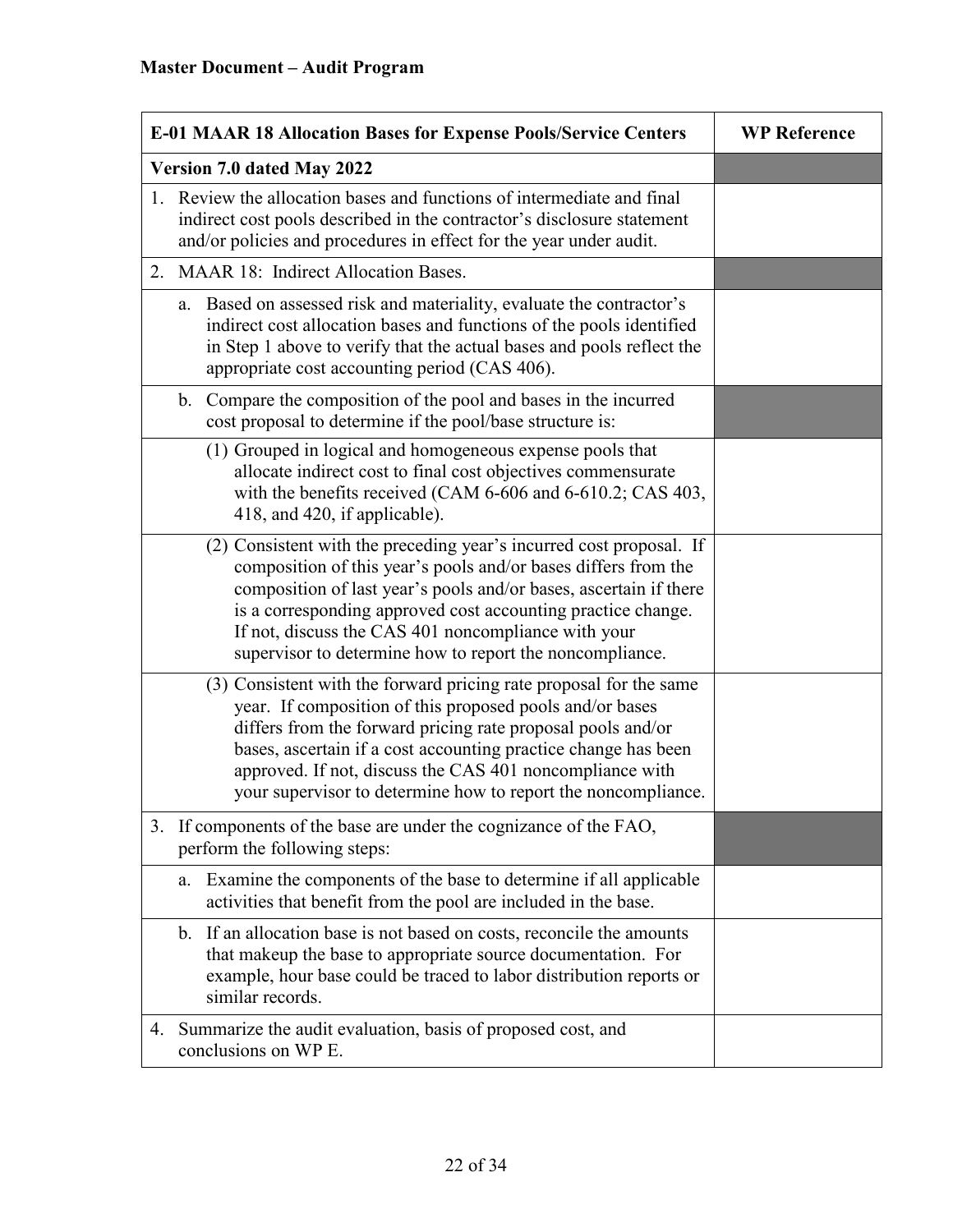| <b>F-01 Directly Allocated Cost</b>                                                                                                                                                                                                                                                                                                                                                                                                                                                                                                   | <b>WP Reference</b> |
|---------------------------------------------------------------------------------------------------------------------------------------------------------------------------------------------------------------------------------------------------------------------------------------------------------------------------------------------------------------------------------------------------------------------------------------------------------------------------------------------------------------------------------------|---------------------|
| Version 7.0, dated May 2022                                                                                                                                                                                                                                                                                                                                                                                                                                                                                                           |                     |
| 1. Review the contractor's disclosure statement and/or direct allocation<br>policies and practices to determine if the contractor has established<br>policies or practices to ensure direct allocations are made to segments<br>to the maximum extent practical $(CAS 403.40(a)(1))$ .                                                                                                                                                                                                                                                |                     |
| 2. Evaluate detailed breakdown of directly allocated costs to determine if<br>expenses for specific segments are allocated directly to those<br>segments to the maximum extent practical (CAS $403.40(a)(1)$ ).                                                                                                                                                                                                                                                                                                                       |                     |
| 3. Based on the assessed risk assessment, perform procedures to test<br>directly allocated cost to determine if costs claimed are allowable,<br>allocable, and reasonable, consistently allocated in accordance with<br>applicable GAAP, cost principles, and CAS, and in accordance with<br>the agreement between home office and segments.                                                                                                                                                                                          |                     |
| At a minimum:                                                                                                                                                                                                                                                                                                                                                                                                                                                                                                                         |                     |
| For direct allocation of purchased goods and services, determine if<br>a.<br>(1) approvals for the purchases were made at appropriate levels of<br>management; (2) materials/services were necessary for the<br>segment/contract; (3) prices and units on invoices match prices<br>and units on the purchase orders and/or consultant and legal<br>agreements; (4) goods or services were received; and (5) cost were<br>properly recorded. Coordinate with the auditor at the segment that<br>receives the allocation, if necessary. |                     |
| For direct allocation of cost incurred by the home office for<br>b.<br>services rendered to the segments: Determine whether there is a<br>causal or beneficial relationship between the directly allocated<br>expense and the receiving business unit.                                                                                                                                                                                                                                                                                |                     |
| Summarize the audit evaluation, basis of proposed cost, and<br>4.<br>conclusions on WP F.                                                                                                                                                                                                                                                                                                                                                                                                                                             |                     |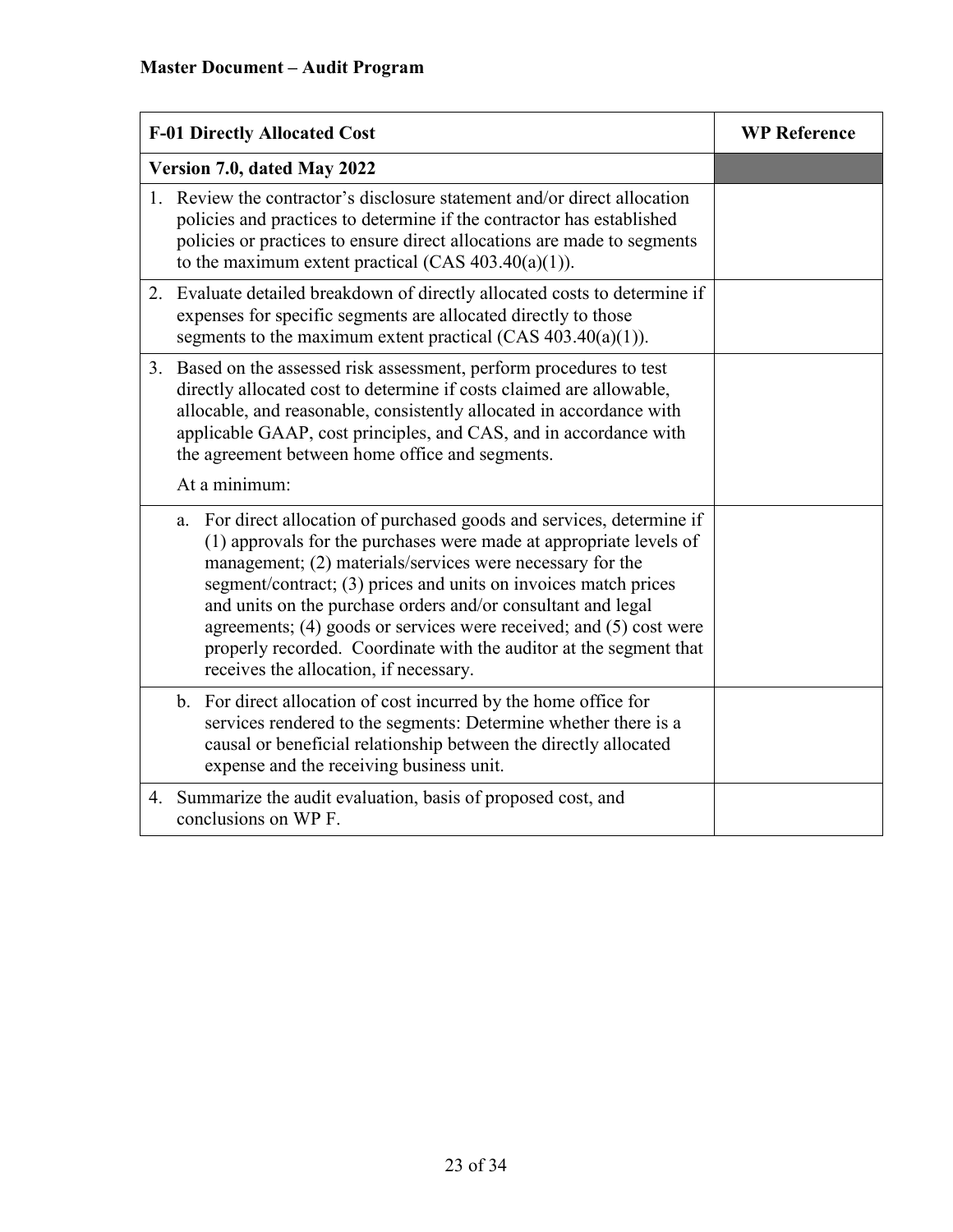# **Master Document – Audit Program**

| <b>G-01 Expense Pools</b>                                                                                                                                                                                                                                                                                                                                                                                                                                                                                                                                                                                                                             | <b>WP Reference</b> |
|-------------------------------------------------------------------------------------------------------------------------------------------------------------------------------------------------------------------------------------------------------------------------------------------------------------------------------------------------------------------------------------------------------------------------------------------------------------------------------------------------------------------------------------------------------------------------------------------------------------------------------------------------------|---------------------|
| Version 7.0, dated May 2022                                                                                                                                                                                                                                                                                                                                                                                                                                                                                                                                                                                                                           |                     |
| Note $-$ Consider the use of statistical sampling techniques, if appropriate.                                                                                                                                                                                                                                                                                                                                                                                                                                                                                                                                                                         |                     |
| 1. Perform MAAR 16: Indirect Account Analysis (CAM 6-608.2c).                                                                                                                                                                                                                                                                                                                                                                                                                                                                                                                                                                                         |                     |
| If not already performed as part of the assessment of risk and<br>a.<br>materiality, review the accounts in the expense pools to understand<br>the types of costs (costs that originated at the home office or<br>Service Center) that are claimed.                                                                                                                                                                                                                                                                                                                                                                                                   |                     |
| b. Perform transaction testing on the significant accounts selected in<br>the risk assessment to obtain sufficient appropriate evidence to<br>support the conclusions on allowability (FAR 31.201-2, FAR<br>31.201-6 and CAS 405), allocability (FAR 31.201-4), and<br>reasonableness (FAR 31.201-3) of these costs. Verify these costs<br>are consistently charged in accordance with applicable GAAP, cost<br>principles, CAS, and the contractor has disclosed practices.                                                                                                                                                                          |                     |
| <b>Service Centers</b><br>2.                                                                                                                                                                                                                                                                                                                                                                                                                                                                                                                                                                                                                          |                     |
| Compare the actual practices used for accumulating service center<br>a.<br>costs to the disclosed practices for the fiscal year under audit.                                                                                                                                                                                                                                                                                                                                                                                                                                                                                                          |                     |
| b. Verify that the contractor performed a 'true-up' at year-end that the<br>billed rates were adjusted to the actual rates, as applicable.                                                                                                                                                                                                                                                                                                                                                                                                                                                                                                            |                     |
| c. Perform transaction testing on the significant service center costs<br>selected in the risk assessment to determine allowability (FAR<br>31.201-6), allocability (FAR 31.201-4), and compliance with<br>applicable CAS and disclosed practices.                                                                                                                                                                                                                                                                                                                                                                                                    |                     |
| Incorporate the results of requested assist audits, if applicable.<br>d.                                                                                                                                                                                                                                                                                                                                                                                                                                                                                                                                                                              |                     |
| 3.<br>MAAR 5: General Ledger, Trial Balance, Income and/or Credit<br>Adjustments (CAM 6-608.2d(5)). Document your understanding of<br>the contractor's methods for accounting for income and credits.<br>Analyze the contractor's general ledger, trial balance, and entries to<br>income accounts to identify credits or income for which the<br>Government may be entitled to a credit. (e.g., purchase discounts,<br>scrap sales, rental income, excessive company reserves, insurance,<br>unused or unpaid vacation, severance pay and early retirement, and<br>state tax rebates and refunds, etc.) Identify adjustments requiring<br>follow-up. |                     |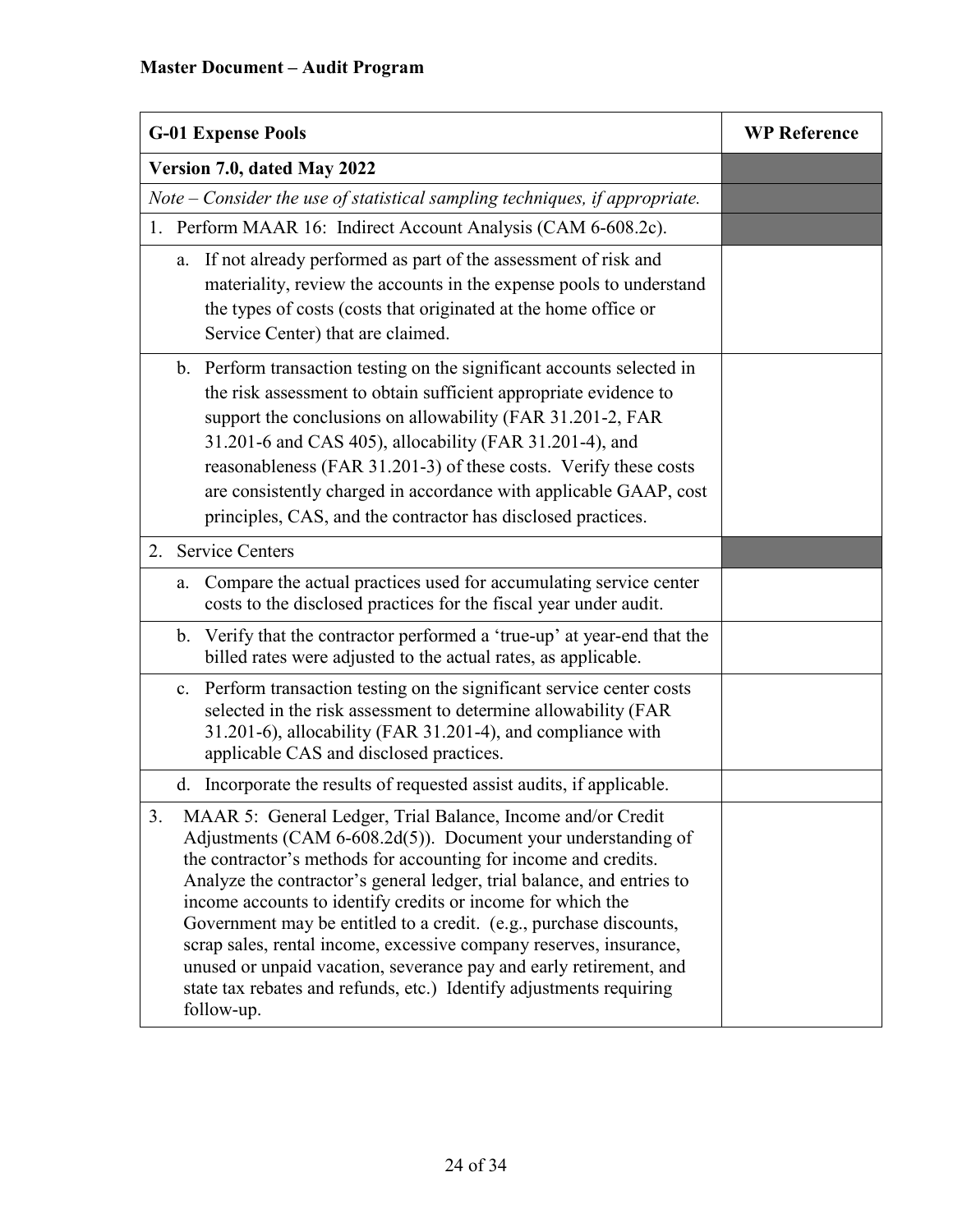| <b>G-01 Expense Pools</b>                                                                                                                                                                                                                                                                                                                                                                                                                                                                                                                                                                                                                 | <b>WP Reference</b> |
|-------------------------------------------------------------------------------------------------------------------------------------------------------------------------------------------------------------------------------------------------------------------------------------------------------------------------------------------------------------------------------------------------------------------------------------------------------------------------------------------------------------------------------------------------------------------------------------------------------------------------------------------|---------------------|
| MAAR 10: Adjusting Entries and Exception Reports. Evaluate<br>4.<br>adjusting journal entries and exception reports for indirect expenses.<br>Identify significant and/or sensitive adjustments requiring further<br>analysis and explanation (e.g., journal entries reclassifying direct to<br>indirect costs).                                                                                                                                                                                                                                                                                                                          |                     |
| Pensions [ <i>Use this section if a separate audit of pensions is not</i><br>5.<br><i>performed</i>                                                                                                                                                                                                                                                                                                                                                                                                                                                                                                                                       |                     |
| Pension costs are audited by the FAO cognizant of the contractor<br>a.<br>location where the plans are administered and the costs are<br>incurred. For multi-segment contractors, this will generally be the<br>corporate home office. Review the pension information reported<br>on IRS Forms 5500, 5500-SF (for small businesses) and Schedules<br>SB, R, H and I as appropriate, and develop audit steps to test for<br>compliance with FAR and CAS requirements. Identify any CAS<br>$413.50(c)(12)$ events and pension plan costs or credits that may<br>result from a segment closing or a curtailed or terminated pension<br>plan. |                     |
| If no pension costs are incurred for the year, perform the following<br>$\mathbf{b}$ .<br>steps for defined benefit pension plans:                                                                                                                                                                                                                                                                                                                                                                                                                                                                                                        |                     |
| (1) Evaluate the Trustee Report and obtain an explanation for any<br>significant withdrawals of pension assets. Identify any asset<br>and liability transfers reported on IRS Form 5500, "Financial<br>Information," Schedule H or Schedule I (for small businesses),<br>line 5b and perform additional procedures as needed to verify<br>that Government-contributed pension assets are protected.                                                                                                                                                                                                                                       |                     |
| (2) If the contractor's practice is to calculate pension costs by<br>segment:                                                                                                                                                                                                                                                                                                                                                                                                                                                                                                                                                             |                     |
| Verify that the CAS 412.50(b)(7) Pension Harmonization<br>i.<br>Rule has been applied at the segment level.                                                                                                                                                                                                                                                                                                                                                                                                                                                                                                                               |                     |
| ii.<br>Verify that the records required by CAS $413.50(c)(7)$ are<br>properly maintained and that investment earnings of the<br>trust are allocated in accordance with CAS $413.50(c)(7)$ .                                                                                                                                                                                                                                                                                                                                                                                                                                               |                     |
| $\dddot{\mathbf{m}}$ .<br>Determine if the transfer of active or inactive employees<br>among segments distorts the ratio of assets to the actuarial<br>accrued liabilities.                                                                                                                                                                                                                                                                                                                                                                                                                                                               |                     |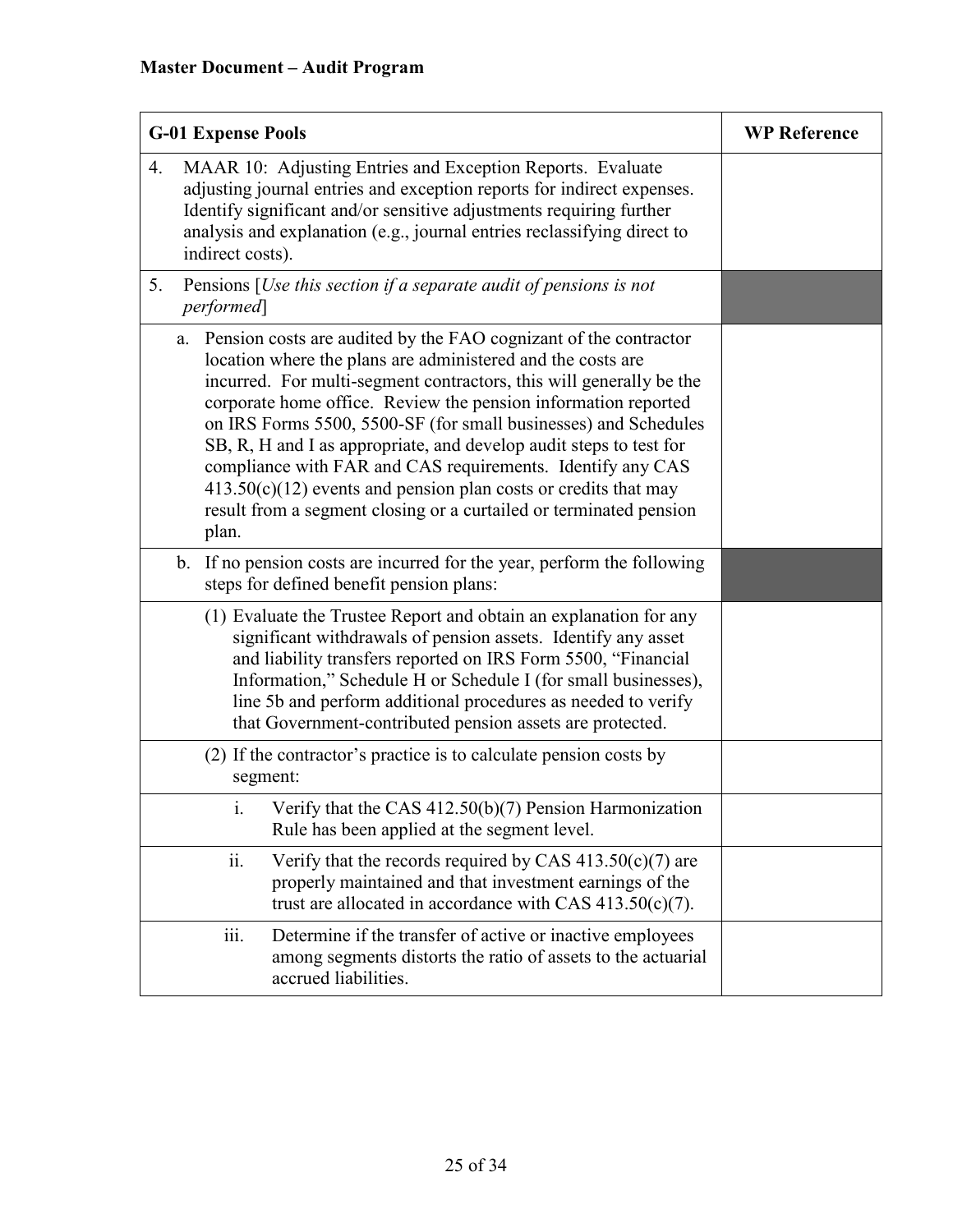# **Master Document – Audit Program**

| <b>G-01 Expense Pools</b>                                                                                                                                                                                                                                                                                                    | <b>WP Reference</b> |
|------------------------------------------------------------------------------------------------------------------------------------------------------------------------------------------------------------------------------------------------------------------------------------------------------------------------------|---------------------|
| If so, verify that assets equal to the employees' actuarial<br>1V.<br>accrued liabilities (determined using the accrued benefit<br>cost method) were transferred in accordance with CAS<br>$413.50(c)(8)$ and (9). Consider requesting the assistance<br>of the DCMA CIPR specialist through the ACO.<br>$(CAM 5-1303.1c)$ . |                     |
| c. Verify that pension costs have been funded in accordance with<br>CAS 412.50(d)(4) and FAR 31.205-6(j)(2)(iii); see IRS Form 5500,<br>Schedule SB, line 18.                                                                                                                                                                |                     |
| 6. Determine if expressly unallowable costs, mutually agreed to be<br>unallowable costs, cost which have become designated as unallowable<br>by contractor office's, and directly associated costs are identified and<br>excluded from the claimed cost $(CAS 405)$ (FAR 31.201-6(a)).                                       |                     |
| 7. Summarize the audit evaluation, basis of proposed cost, and<br>conclusions on WP G.                                                                                                                                                                                                                                       |                     |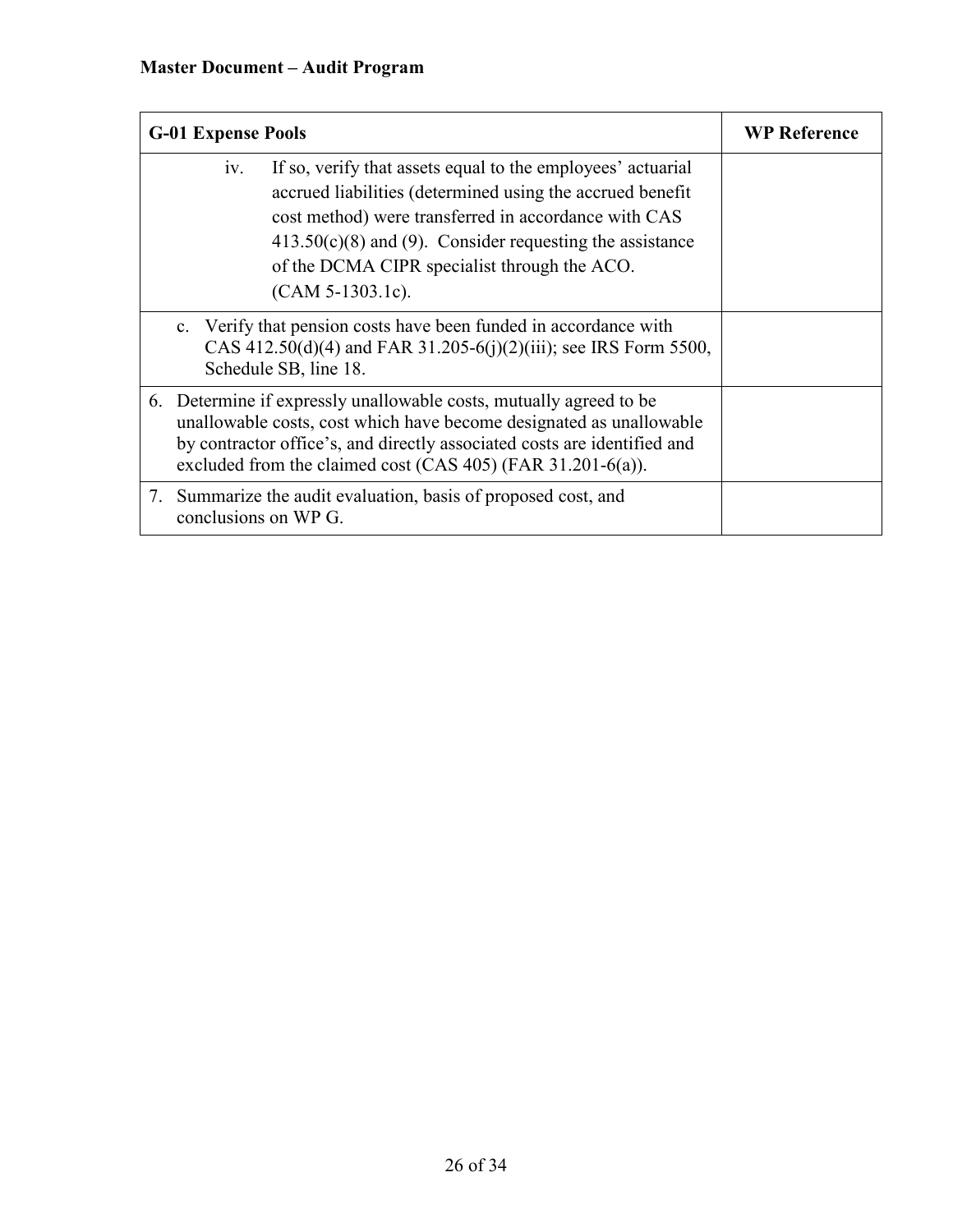| <b>H-01 Residual Pool Allocation</b>                                                                                                                                                                                                                                            | <b>WP Reference</b> |
|---------------------------------------------------------------------------------------------------------------------------------------------------------------------------------------------------------------------------------------------------------------------------------|---------------------|
| Version 7.0, dated May 2022                                                                                                                                                                                                                                                     |                     |
| 1. Verify that the expenses included in the residual pool are expenses<br>incurred for managing the organization as a whole and have no readily<br>measurable relationship to segments and cannot be allocated using one<br>of the other CAS 403 methods (CAS $403.40(c)(1)$ ). |                     |
| 2. If the contractor is not allocating residual pool expenses using the<br>three-factor formula, determine whether the contractor is required to<br>use the three-factor formula (CAS $403.40(c)(2)$ ).                                                                         |                     |
| Identify the amount of residual expenses in the contractor's<br>a.<br>previous fiscal year.                                                                                                                                                                                     |                     |
| (1) Review the incurred cost claim, actual practices, disclosed<br>practices, and/or applicable forward pricing proposals to<br>determine if the contractor makes any "special allocations" of<br>residual expense.                                                             |                     |
| (2) Verify that unallowable costs are excluded from the proposal.                                                                                                                                                                                                               |                     |
| b. Identify the total operating revenue for all segments for the<br>previous fiscal year, distribute the operating revenue by the strata<br>below, multiply the amount in each revenue strata times the<br>corresponding percentage, and sum the product of each strata.        |                     |

|              | <b>Operating Revenue</b> | <b>Percentage</b> |
|--------------|--------------------------|-------------------|
| <b>First</b> | \$100M                   | 3.35              |
| <b>Next</b>  | \$200M                   | .95               |
| <b>Next</b>  | \$2.7B                   | .30               |
| Over         | \$3.0B                   | .20               |

| <b>H-01 Residual Pool Allocation</b>                                                                                                                                                                                                                                                                                                                                 | <b>WP Reference</b> |
|----------------------------------------------------------------------------------------------------------------------------------------------------------------------------------------------------------------------------------------------------------------------------------------------------------------------------------------------------------------------|---------------------|
| c. Compare the previous residual expense value obtained in step 2a<br>above to the calculated total value in step 2b. If the residual value<br>exceeds the total value in step 2b, the three-factor formula must be<br>used. If the contractor is not required to use the three-factor<br>formula and does not voluntarily elect to use it, skip to Step 6<br>below. |                     |
| 3. Examine the components of the base to ensure all applicable activity is<br>included, except for costs subject to a special allocation under CAS<br>$403.40(c)(3)$ . Verify that all segments of the home office are included<br>in the base.                                                                                                                      |                     |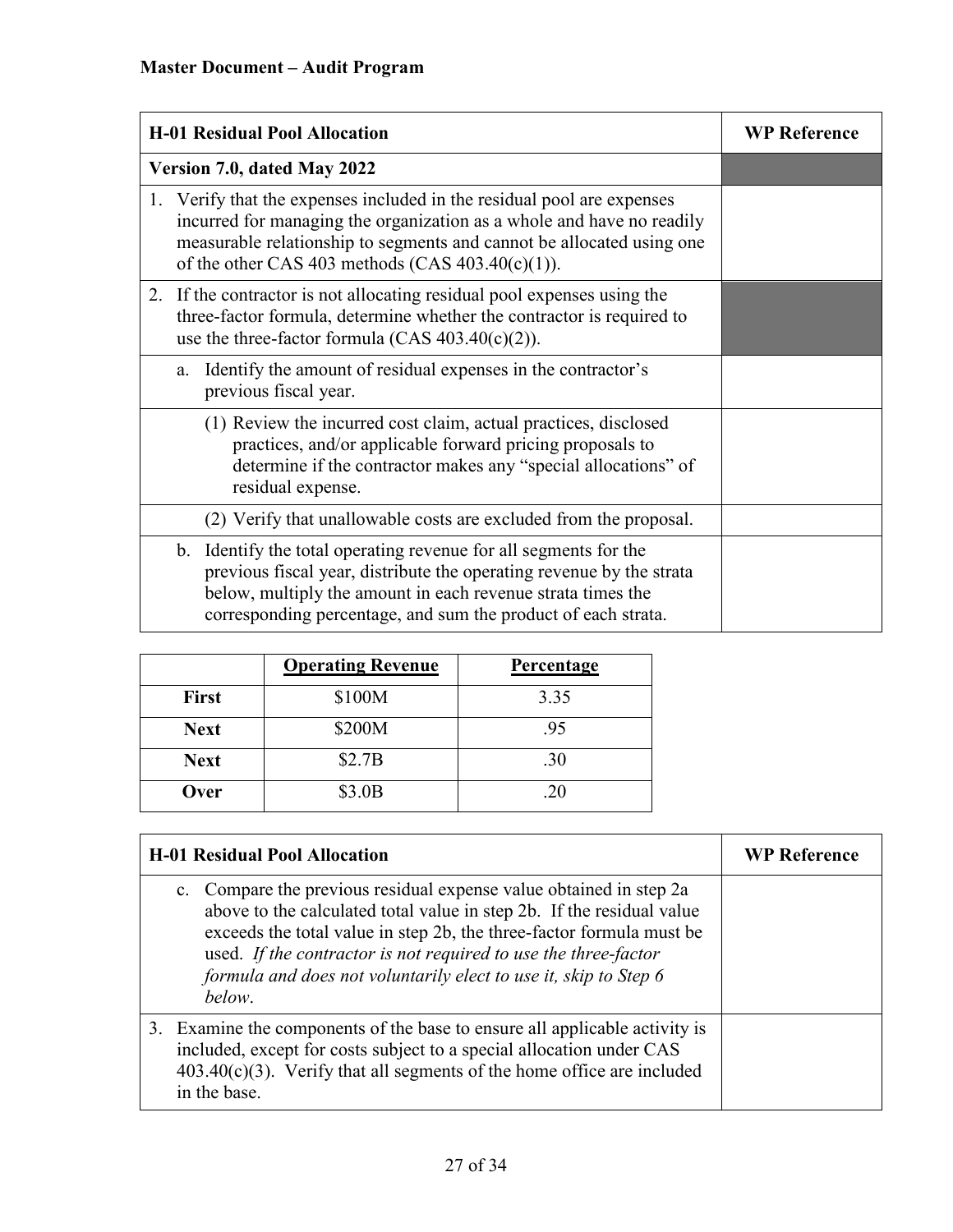| <b>H-01 Residual Pool Allocation</b>                                                                                                                                                                                                                                                | <b>WP Reference</b> |
|-------------------------------------------------------------------------------------------------------------------------------------------------------------------------------------------------------------------------------------------------------------------------------------|---------------------|
| 4. Determine that the allocation base correctly includes the appropriate<br>amounts for the three-factor formula.                                                                                                                                                                   |                     |
| The percentage of the segment's payroll dollars to the total payroll<br>a.<br>dollars for all segments.                                                                                                                                                                             |                     |
| The percentage of the segment's operating revenue to the total<br>b.<br>operating revenue of all segments. Verify that only net<br>interdivisional purchases are included (amounts charged to other<br>segments reduced by any amounts charged by other segments for<br>purchases). |                     |
| The percentage of the average net book value of the sum of the<br>c.<br>segment's tangible capital assets plus inventories to the total<br>average net book value of such assets of all segments.                                                                                   |                     |
| (1) Verify that property held primarily for leasing to others is<br>excluded.                                                                                                                                                                                                       |                     |
| (2) Verify that inventories are net of progress payment billings.                                                                                                                                                                                                                   |                     |
| (3) Verify that inventories include work-in-process on fixed-price<br>contracts.                                                                                                                                                                                                    |                     |
| (4) Evaluate whether there are double entries in the three-factor<br>formula (e.g., unbilled costs classified as revenue and<br>inventory).                                                                                                                                         |                     |
| Recalculate the three-factor formula based on the arithmetical average<br>5.<br>of the three percentages computed in step 4.                                                                                                                                                        |                     |
| 6. If the contractor is not allocating residual pool expenses using the<br>three-factor formula, verify that the residual expenses are allocated<br>over a base that represents the total activity of the segments (CAS<br>$403.40(c)(1)$ ).                                        |                     |
| Special Allocation of Residual Expenses (CAS 403.40(c)(3) and 50(d))<br>7.                                                                                                                                                                                                          |                     |
| Verify that special allocations are consistent with the advance<br>a.<br>agreement between the contractor and the contracting officer and is<br>disclosed in the Disclosure Statement.                                                                                              |                     |
| Verify that the special allocation method results in equitable<br>$\mathbf{b}$ .<br>distribution of residual expenses.                                                                                                                                                              |                     |
| Verify that the special allocation base is appropriate to calculate the<br>c.<br>costs devoted to the segment (CAS $403.50(d)(3)$ ).                                                                                                                                                |                     |
| Verify that the amount of special allocations is excluded from the<br>d.<br>residual pool and the corresponding amount received by the<br>segments are excluded from the allocation base.                                                                                           |                     |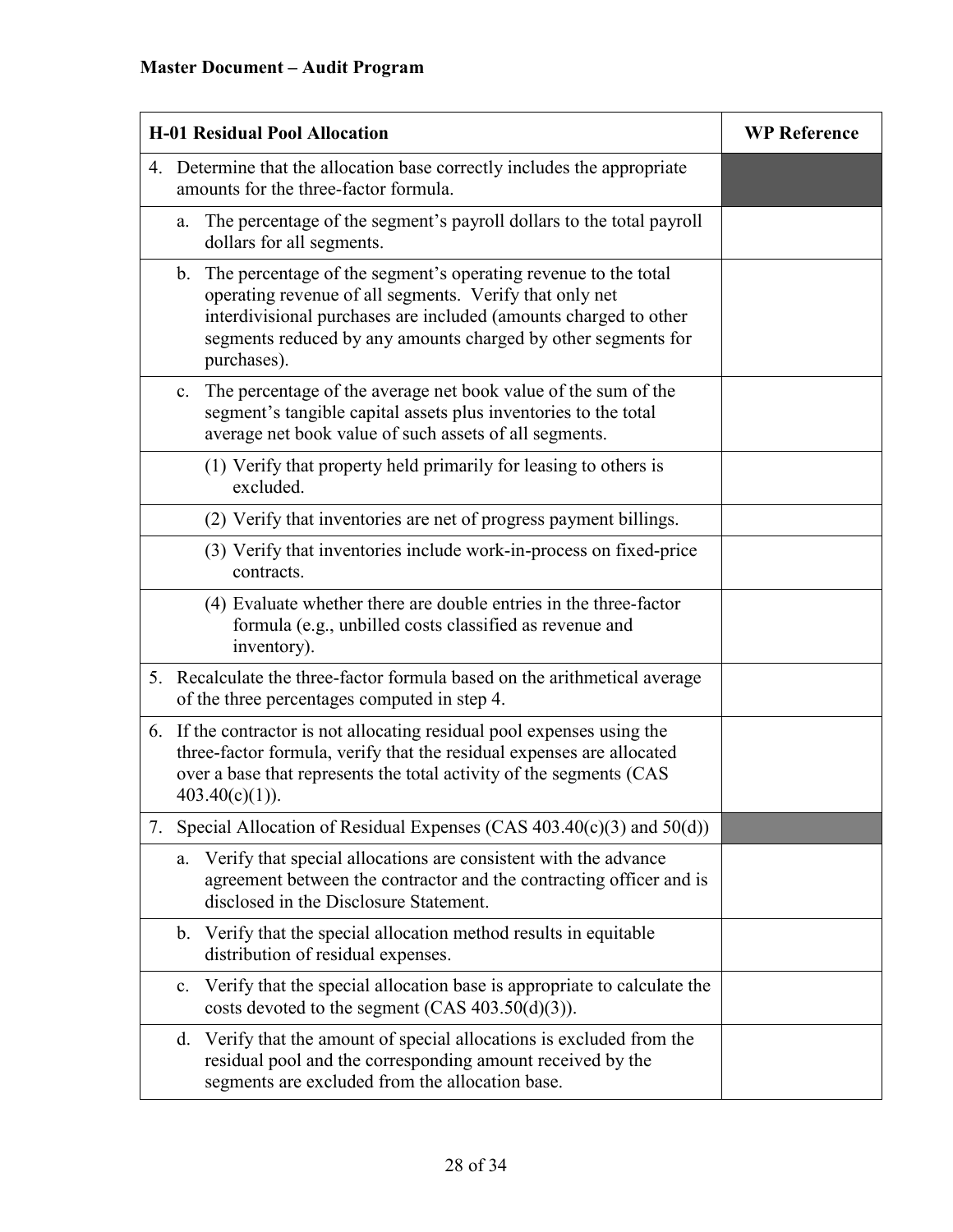| <b>H-01 Residual Pool Allocation</b>                                                                                                                                                                                                                                                                                                                                                                                                                               | <b>WP Reference</b> |
|--------------------------------------------------------------------------------------------------------------------------------------------------------------------------------------------------------------------------------------------------------------------------------------------------------------------------------------------------------------------------------------------------------------------------------------------------------------------|---------------------|
| e. Review the incurred cost proposal, actual practices, disclosed<br>practices, and/or applicable forward pricing proposals to determine<br>if the contractor makes any undisclosed "special allocations" of<br>residual expenses. If any special allocations are not in accordance<br>with an advanced agreement, compute the impact using the<br>contractor's method of allocating residual expenses, and if<br>significant, prepare a CAS noncompliance report. |                     |
| 8. Summarize the audit evaluation, basis of proposed cost, and conclusions<br>on WP H.                                                                                                                                                                                                                                                                                                                                                                             |                     |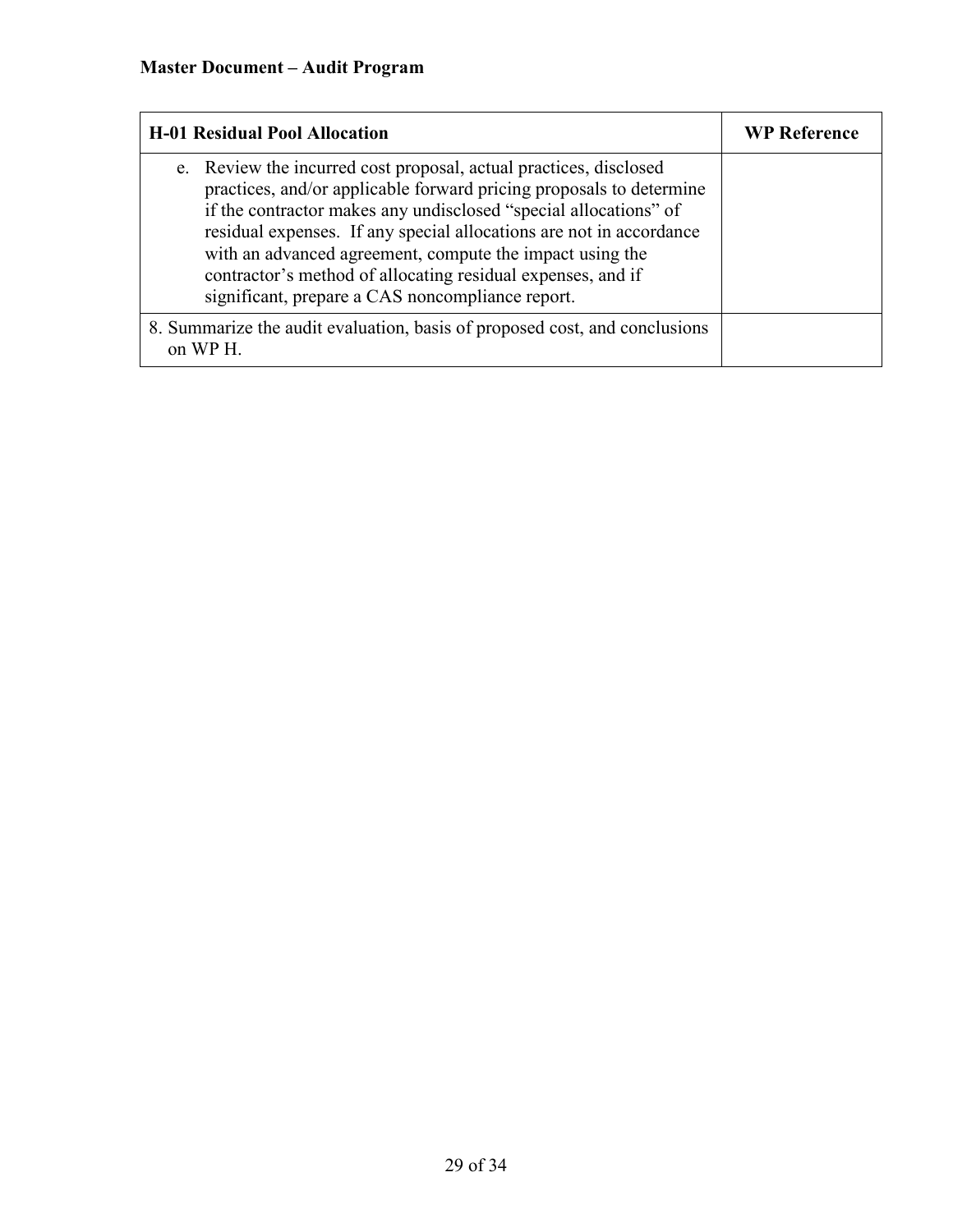| U-1 Agency Compensation Team: Compensation Reasonableness and<br><b>FAR Cap Allowability</b>                                                                                                                                                                                                                                                                                                                                                                                                                        | <b>WP Reference</b> |
|---------------------------------------------------------------------------------------------------------------------------------------------------------------------------------------------------------------------------------------------------------------------------------------------------------------------------------------------------------------------------------------------------------------------------------------------------------------------------------------------------------------------|---------------------|
| Version 7.0, dated May 2022                                                                                                                                                                                                                                                                                                                                                                                                                                                                                         |                     |
| <b>UPFRONT COMMUNICATION AND PLANNING</b>                                                                                                                                                                                                                                                                                                                                                                                                                                                                           |                     |
| 1. Review the FAO's request and accompanying data; then discuss the<br>request with the requesting audit team. Verify that all required<br>information is available now or will soon be provided, including:                                                                                                                                                                                                                                                                                                        |                     |
| Position descriptions,<br>$\bullet$<br>Market pricing surveys,<br>$\bullet$<br>Outside consultant studies,<br>Compensation policies and procedures, etc.                                                                                                                                                                                                                                                                                                                                                            |                     |
| If data is incomplete, make inquiries to determine when the data will be<br>provided. If the data is unavailable, document the explanation and<br>discuss with your supervisor the implications on the planned audit<br>procedures.                                                                                                                                                                                                                                                                                 |                     |
| 2. Review all FAO prepared risk documentation including inquiries,<br>analytical analyses, etc. Coordinate with the FAO to clarify your<br>understanding of risk, collaborate with the FAO to fine tune the risk<br>conclusions, and document the rationale for the positions selected for<br>further evaluation.                                                                                                                                                                                                   |                     |
| 3. Document your understanding of the contractor's basis for proposed<br>compensation, including justifications for setting compensation higher<br>than market mean (e.g., financial performance, qualitative factors, etc.).<br>Where the contractor used surveys or an outside consultant to establish<br>compensation, document the contractor's selected compensation levels,<br>and whether the contractor used performance measures to establish<br>compensation levels (quantitative, qualitative, or both). |                     |
| <b>EVALUATE COMPENSATION USING FAR LIMITS</b>                                                                                                                                                                                                                                                                                                                                                                                                                                                                       |                     |
| 4. Determine applicable FAR 31.205-6(p) Compensation Limitations. If<br>the contractor did not propose a Blended Cap, proceed to b.                                                                                                                                                                                                                                                                                                                                                                                 |                     |
| <b>Blended Caps.</b> If the contractor proposed a blended Cap, review<br>a.<br>the advanced agreement, if available, and coordinate with the FAO<br>to determine whether the rate computation was previously<br>evaluated. Document any prior results and negotiation positions.<br>Discuss with your supervisor and adjust risk and the planned<br>procedures accordingly.                                                                                                                                         |                     |
| For each individual selected, identify the applicable Cap, determine<br>whether the proposed amounts comply, and classify costs in excess<br>of the Cap as unallowable per FAR 31.205-6(p), prior to proceeding<br>with the reasonableness testing.                                                                                                                                                                                                                                                                 |                     |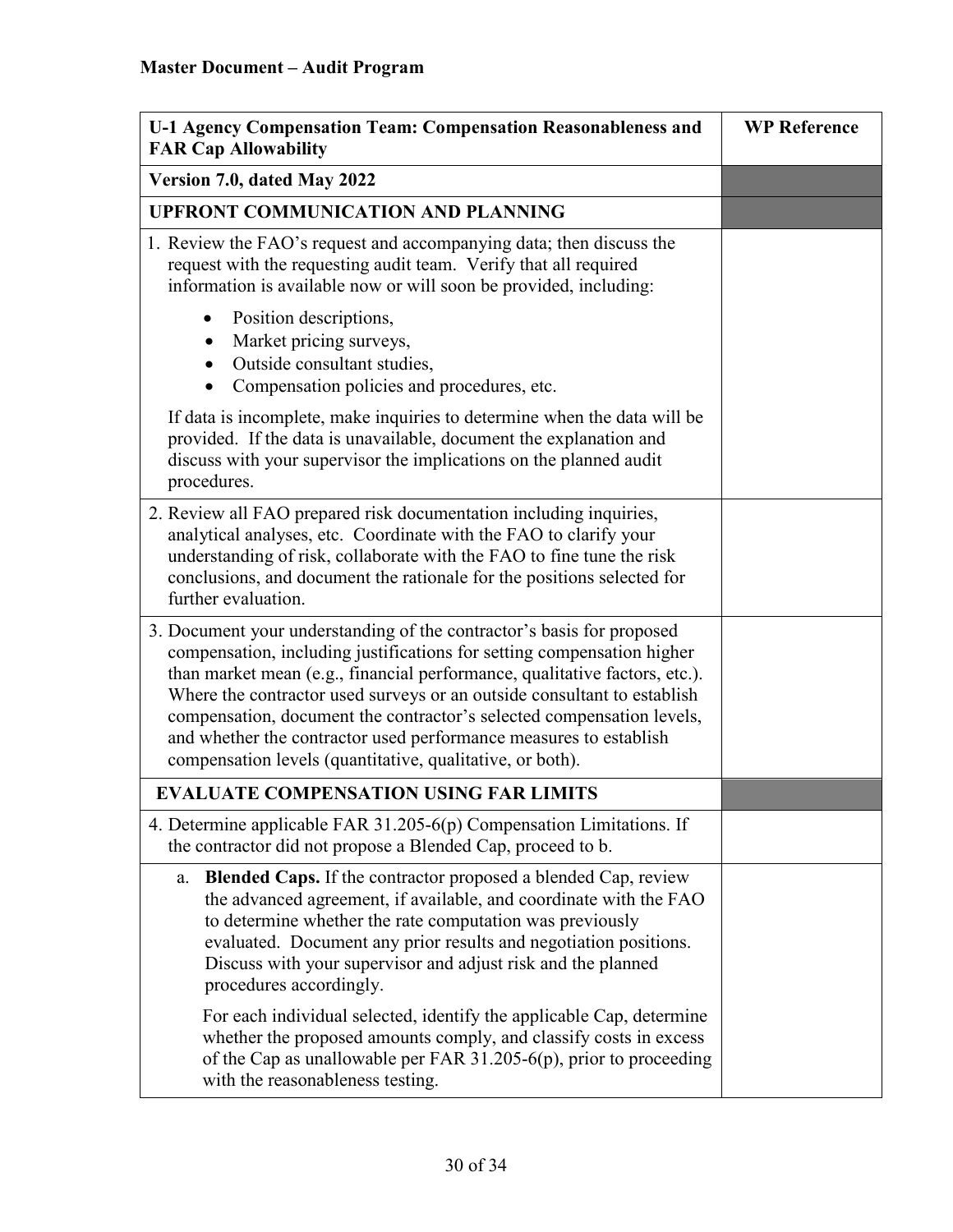|                                             | U-1 Agency Compensation Team: Compensation Reasonableness and<br><b>FAR Cap Allowability</b>                                                                                                                                                                                                                                                                                                                                                                                       | <b>WP Reference</b> |
|---------------------------------------------|------------------------------------------------------------------------------------------------------------------------------------------------------------------------------------------------------------------------------------------------------------------------------------------------------------------------------------------------------------------------------------------------------------------------------------------------------------------------------------|---------------------|
| <b>EVALUATE COMPENSATION REASONABLENESS</b> |                                                                                                                                                                                                                                                                                                                                                                                                                                                                                    |                     |
| 5.                                          | Thoroughly read each position description and determine whether it is<br>sufficiently described to match a survey description. If inadequate,<br>obtain other documents describing the position's duties and functions.<br>If it remains inadequate or altogether absent, document this fact, and<br>discuss with your supervisor whether additional procedures are<br>required to effectively match the position to survey data.                                                  |                     |
|                                             | a. Identify the best fit compensation survey for each selected<br>job/position, finding the best match of the company's revenue,<br>industry, geographic location (area from which employees are<br>recruited and lost), and participation by companies not performing<br>government contracts. Adjust these factors considering the skill<br>complexity of each tested position (e.g., advanced engineers are<br>often recruited nationally while entry-level engineers are not). |                     |
|                                             | Apply professional skepticism before using a contractor provided<br>survey, especially if you determine the contractor did not use the<br>survey for its own market pricing, or if the contractor used a single<br>survey to benchmark all position classifications. Document your<br>rationale if choosing not to use the contractor-provided survey.                                                                                                                             |                     |
|                                             | Select the appropriate survey for each position classification and<br>document your rationale.                                                                                                                                                                                                                                                                                                                                                                                     |                     |
|                                             | 6. If the contractor sets base salary higher than market median, consider<br>the merits of the justification, as well as the contractor's financial<br>performance, and document your conclusions.                                                                                                                                                                                                                                                                                 |                     |
|                                             | Determine the appropriate percentile for market pricing each position<br>at the appropriate level, generally limited to the range between the 25 <sup>th</sup><br>and 75 <sup>th</sup> percentiles. Document the rationale for your determination.                                                                                                                                                                                                                                 |                     |
| 7.                                          | Determine if the contractor is following its established policy or<br>procedure for issuing bonuses and that the award of the bonus takes<br>place.                                                                                                                                                                                                                                                                                                                                |                     |
|                                             | 8. Update the survey amounts by applying the appropriate escalation<br>factor to the mid-point of the contractor's Fiscal Year.                                                                                                                                                                                                                                                                                                                                                    |                     |
| 9.                                          | Appropriately consolidate the individual survey results.                                                                                                                                                                                                                                                                                                                                                                                                                           |                     |
|                                             | 10. Determine if the company's allowable fringe benefits are below market<br>level. If below market, consider the prevailing circumstances before<br>adding an "offset" equal to the difference between the company's<br>allowable fringe benefits and the market fringe benefits.                                                                                                                                                                                                 |                     |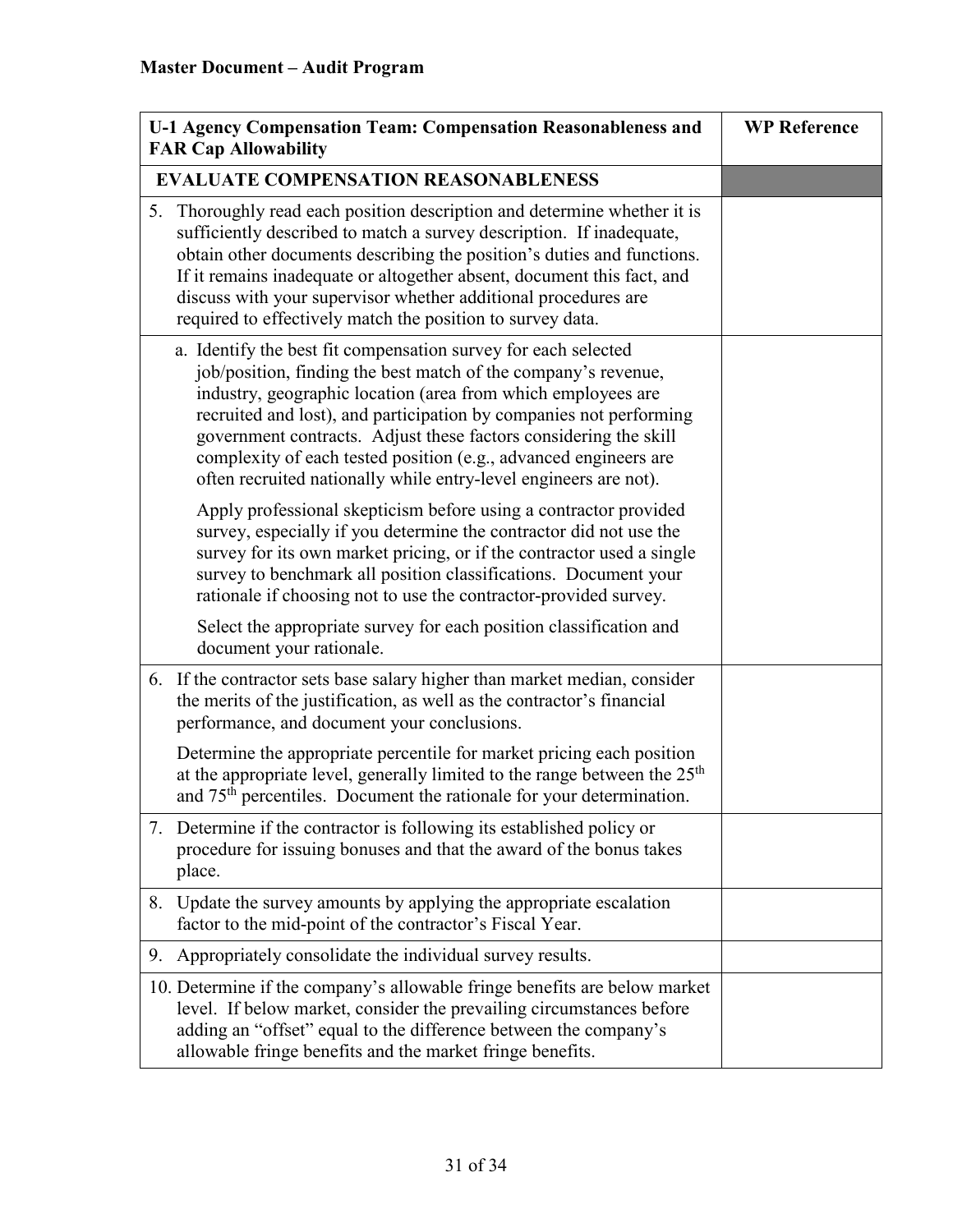| U-1 Agency Compensation Team: Compensation Reasonableness and<br><b>FAR Cap Allowability</b>                                                                                                                                                                | <b>WP Reference</b> |
|-------------------------------------------------------------------------------------------------------------------------------------------------------------------------------------------------------------------------------------------------------------|---------------------|
| 11. Determine if the contractor is claiming Long Term Incentive (LTI)<br>compensation, or whether the circumstances call for a LTI offset.<br>Ensure any LTI is evaluated for allowability and reasonableness.                                              |                     |
| No offset consideration is necessary if you used a total direct<br>compensation survey benchmark, or if LTI plans or LTI awards are not<br>prevalent under the contractor's circumstance (typically only prevalent<br>when company sales $> $300$ million). |                     |
| If LTI compensation is deemed appropriate, ensure it:                                                                                                                                                                                                       |                     |
| Only includes allowable cost components,<br>Is founded using a reasonable base salary, and<br>Is consistent with the best-fit survey data.                                                                                                                  |                     |
| 12. For each selection, compare the proposed compensation to the<br>reasonable compensation level and question the difference.                                                                                                                              |                     |
| <b>SUMMARIZE AND COMMUNICATE RESULTS</b>                                                                                                                                                                                                                    |                     |
| 13. For each selection, document the conclusion, basis of proposed cost,<br>and audit evaluation. Provide the FAO the documentation necessary to<br>understand the evaluation, and to meet our professional standards.                                      |                     |
| 14. Communicate the results with the FAO audit team and discuss the<br>findings with the contractor as appropriate. Address questions and<br>contractor rebuttals as necessary through the FAO. If significant<br>exceptions, offer to attend negotiations. |                     |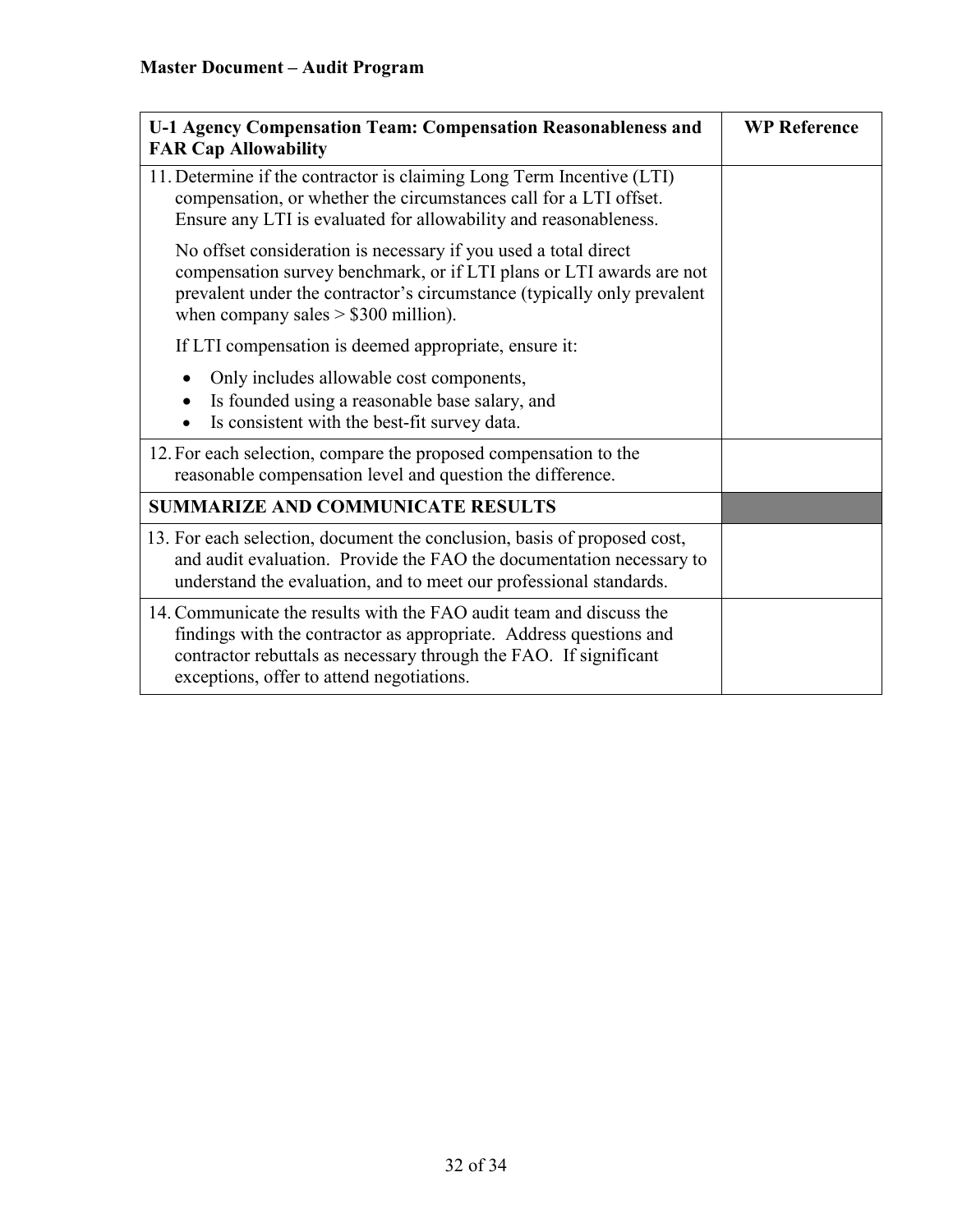| <b>A-1 Concluding Steps</b>                                                                                                                                                                                                                                                                                                                                                                                                           | <b>WP Reference</b> |
|---------------------------------------------------------------------------------------------------------------------------------------------------------------------------------------------------------------------------------------------------------------------------------------------------------------------------------------------------------------------------------------------------------------------------------------|---------------------|
| Version 7.0 dated May 2022                                                                                                                                                                                                                                                                                                                                                                                                            |                     |
| Summarize and document the audit results, including any individual<br>1.<br>working paper packages used to audit specific areas of cost. Identify<br>the requirements of the audit opinion and using professional judgment<br>with consideration to materiality. Select the appropriate opinion based<br>on the evidence obtained.                                                                                                    |                     |
| 2. If the potential expressly unallowable costs were included in the<br>certified proposal, prepare a schedule of questioned costs by potential<br>penalty class and identify the business unit to which they are allocable<br>in the home office audit report (CAM 6-708.5e). Ensure the<br>explanatory notes document the rationale as to why a potential<br>expressly unallowable costs may be a level two penalty, if applicable. |                     |
| Obtain supervisory review of the working papers and draft audit results<br>3.<br>section of the audit report before discussions with the contractor.                                                                                                                                                                                                                                                                                  |                     |
| 4. Prepare final draft audit report in accordance with Agency guidance<br>and obtain management review.                                                                                                                                                                                                                                                                                                                               |                     |
| Auditors should document and communicate with the contracting<br>5.<br>officer upon completion of the audit:                                                                                                                                                                                                                                                                                                                          |                     |
| Brief the contracting officer on significant questioned and/or<br>a.<br>unresolved costs or other significant and/or complex<br>findings/issues, or                                                                                                                                                                                                                                                                                   |                     |
| b. Coordinate with the contracting officer to find out and determine if<br>inclusion of detailed explanatory notes in our report would serve a<br>useful purpose when there are no findings.                                                                                                                                                                                                                                          |                     |
| 6. Conduct an exit conference and provide the audit results to the<br>contractor. The contractor's reaction should be obtained for inclusion<br>in the final draft audit report.                                                                                                                                                                                                                                                      |                     |
| Prepare any required audit leads and submit to supervisor for approval.<br>7.<br>Update permanent files and risk determination for next fiscal year<br>based on findings/audit results. Determine if DMIS risk classification<br>requires an update.                                                                                                                                                                                  |                     |
| 8.<br>Prepare and verify accuracy of dollars examined and questioned costs<br>amounts for DMIS reporting.                                                                                                                                                                                                                                                                                                                             |                     |
| If significant instances of CAS noncompliances are found, coordinate<br>9.<br>and discuss with supervisory auditor and report under activity code<br>19200 in accordance with Agency guidance.                                                                                                                                                                                                                                        |                     |
| 10. If we identify a business system deficiency during the incurred cost<br>audit, open an 11090 assignment to determine if the deficiency still                                                                                                                                                                                                                                                                                      |                     |